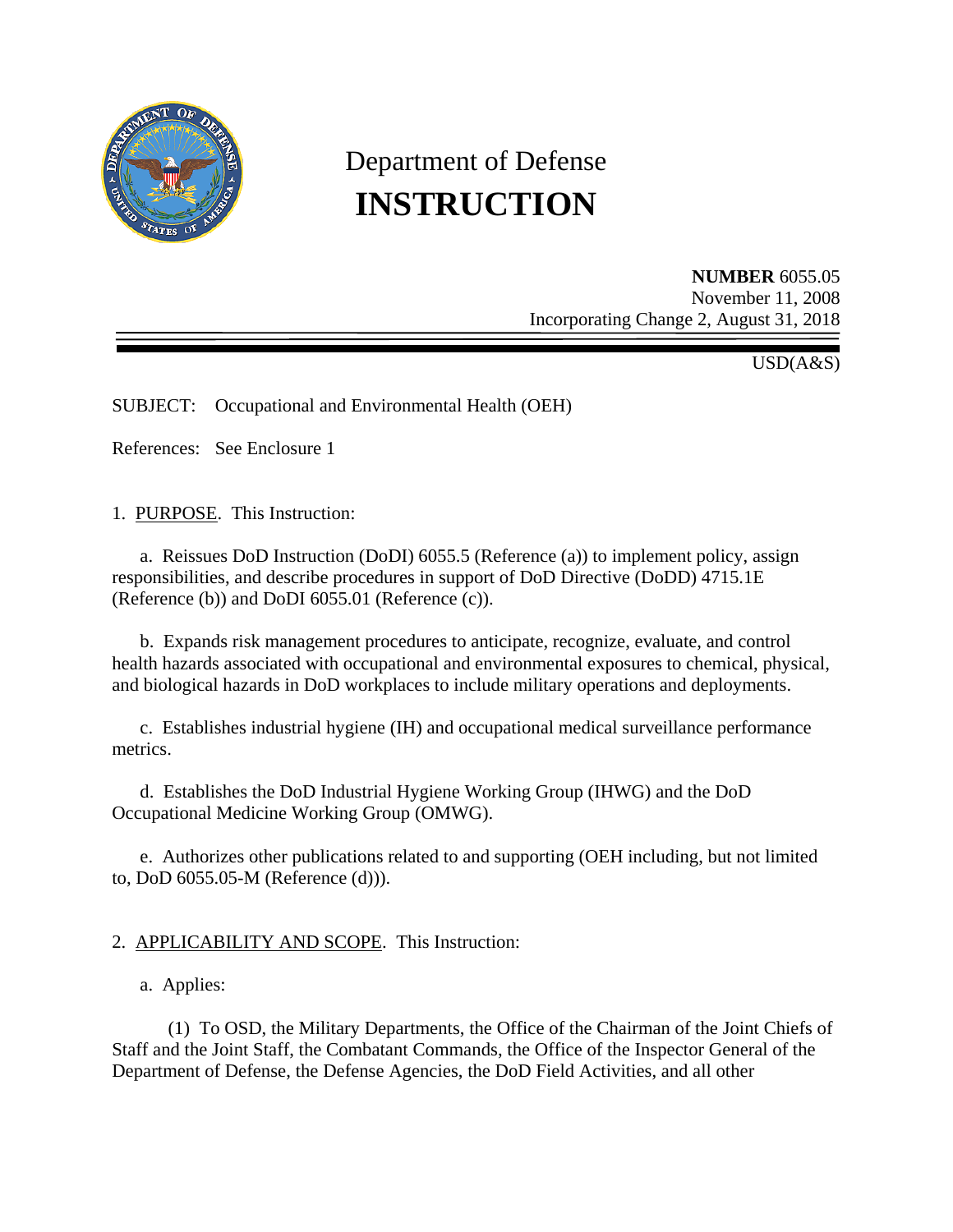organizational entities within the Department of Defense (hereafter referred to collectively as the "DoD Components").

 (2) Within the United States and outside the United States, including contingency operations, although statutory requirements applied by this Instruction generally only apply within the United States.

 b. Only applies to contractor operations and personnel associated with contingency contractors deploying to the force in accordance with Reference (c), DoDI 3020.41 (Reference (e)), and contractual agreements.

3. DEFINITIONS. See Glossary.

4. POLICY. It is DoD policy to:

 a. Protect DoD personnel from accidental death, injury, and illness caused by hazardous occupational or environmental exposures pursuant to Reference (b) and DoDI 6490.03 (Reference (f)).

 b. Eliminate mishaps, deaths, injuries, and illnesses by applying risk management strategies toward achieving an annual goal of significant reductions in all mishaps, injuries, and illnesses, with the ultimate goal of zero mishaps, injuries, and illnesses, and compliance with DoD safety and health standards and policies pursuant to Reference (c).

5. RESPONSIBILITIES. See Enclosure 2.

#### 6. PROCEDURES

 a. Risk Management. Apply the risk management requirements established in Reference (c) and the risk management process for OEH hazards described in Enclosure 3. Apply the risk management procedures appropriate for the type of operation (garrison or deployment).

 b. Reporting and Recordkeeping. Apply the reporting and recordkeeping procedures for OEH hazards described in Enclosure 3.

 c. Training and Education. Apply the training and education procedures for OEH hazards described in Enclosure 3.

 d. Research and Development. Apply the research and development procedures for OEH hazards described in Enclosure 3.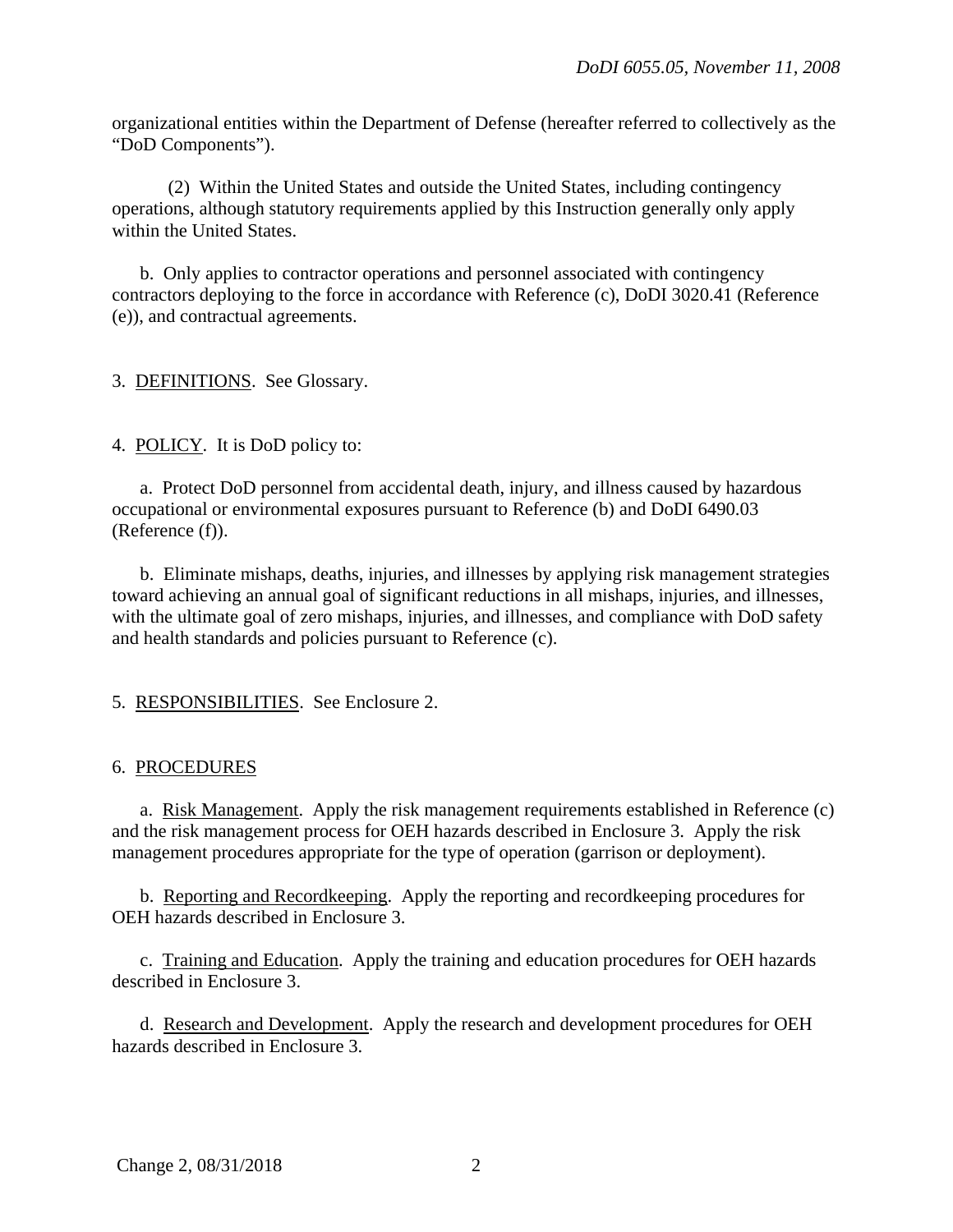e. Program Evaluation and Review. Apply the program evaluation and review procedures for OEH hazards described in Enclosure 3.

7. RELEASABILITY. **Cleared for public release.** This Instruction is available on the Directives Division Website at http://www.esd.whs.mil/DD/.

8. SUMMARY OF CHANGE 2. This change reassigns the office of primary responsibility for this Instruction to the Under Secretary of Defense for Acquisition and Sustainment in accordance with the July 13, 2018 Deputy Secretary of Defense Memorandum (Reference (g)).

9. EFFECTIVE DATE. This Instruction is effective November 11, 2008.

John J. Young, Jr.

Under Secretary of Defense for Acquisition, Technology, and Logistics

Enclosures

- 1. References
- 2. Responsibilities
- 3. Procedures

**Glossary**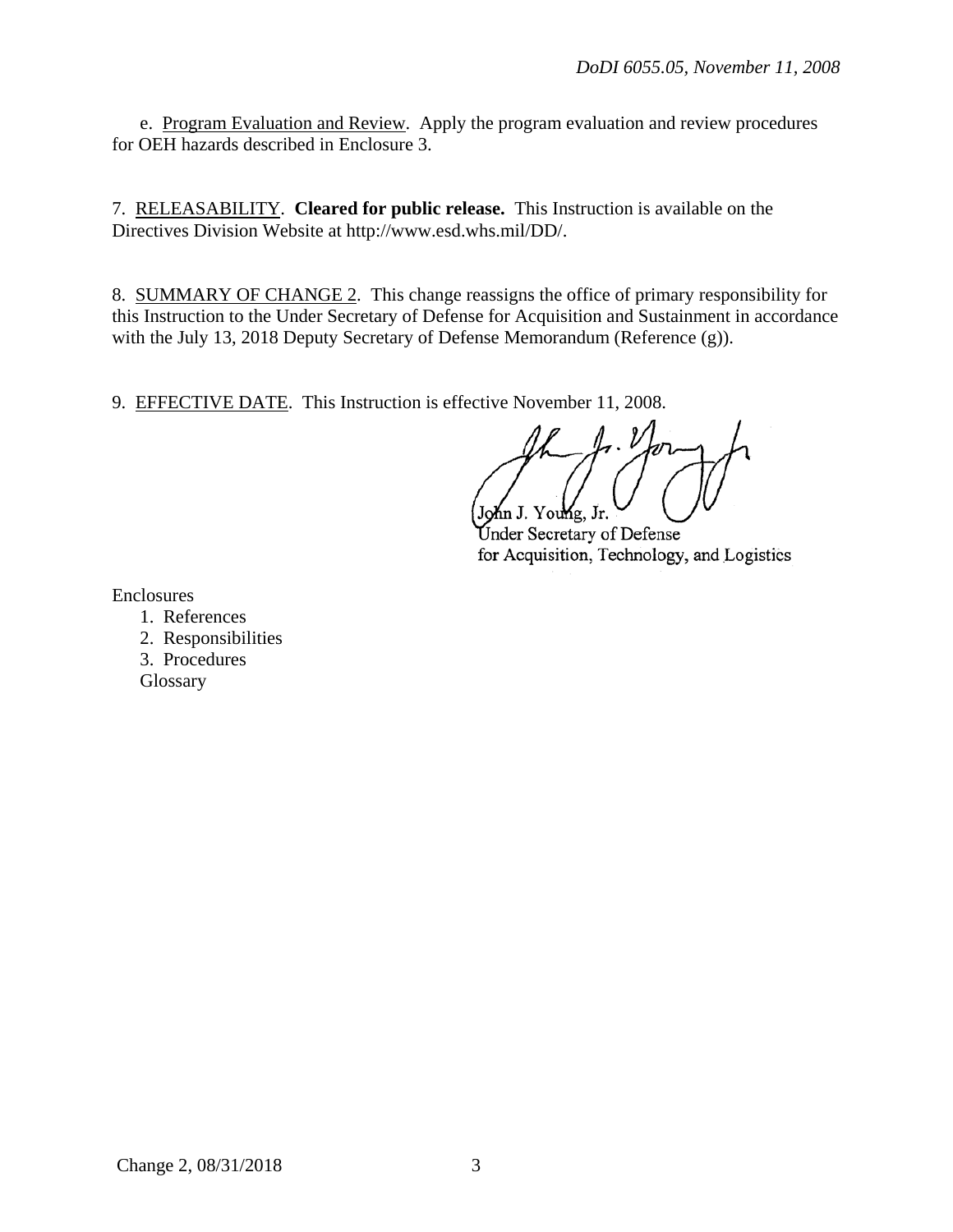## **TABLE OF CONTENTS**

| ASSISTSANT SECRETARY OF DEFENSE FOR ENERGY, INSTALLATIONS, AND |  |
|----------------------------------------------------------------|--|
|                                                                |  |
|                                                                |  |
|                                                                |  |
|                                                                |  |
|                                                                |  |
|                                                                |  |
|                                                                |  |
|                                                                |  |
|                                                                |  |
|                                                                |  |
|                                                                |  |
|                                                                |  |
|                                                                |  |
|                                                                |  |
|                                                                |  |
| Personnel Workplace and Environmental Exposure Documentation17 |  |
|                                                                |  |
|                                                                |  |
|                                                                |  |
|                                                                |  |
|                                                                |  |
|                                                                |  |
|                                                                |  |
|                                                                |  |
| PERCENTAGE OF WORKPLACE HAZARD CHARACTERIZATIONS               |  |
|                                                                |  |
|                                                                |  |
|                                                                |  |
| OCCUPATIONAL MEDICAL SURVEILLANCE COMPLETION RATE24            |  |
|                                                                |  |
|                                                                |  |
|                                                                |  |
|                                                                |  |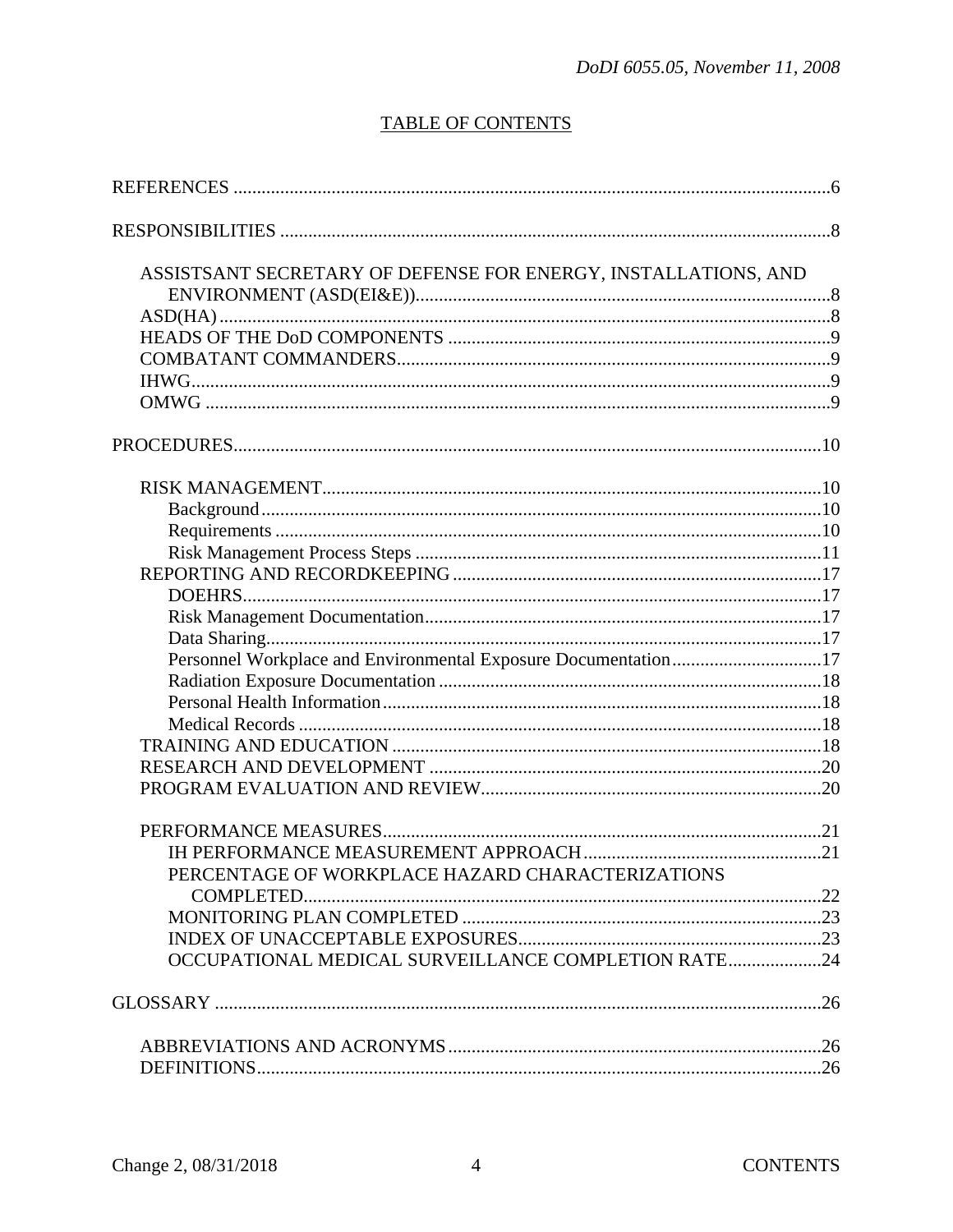# FIGURES

| 1. IH Metrics Measurement Locations in the IH Exposure Assessment Process 21 |  |
|------------------------------------------------------------------------------|--|
| 2. Sample of Percentage of Workplace Hazard Characterizations Completed22    |  |
|                                                                              |  |
|                                                                              |  |
|                                                                              |  |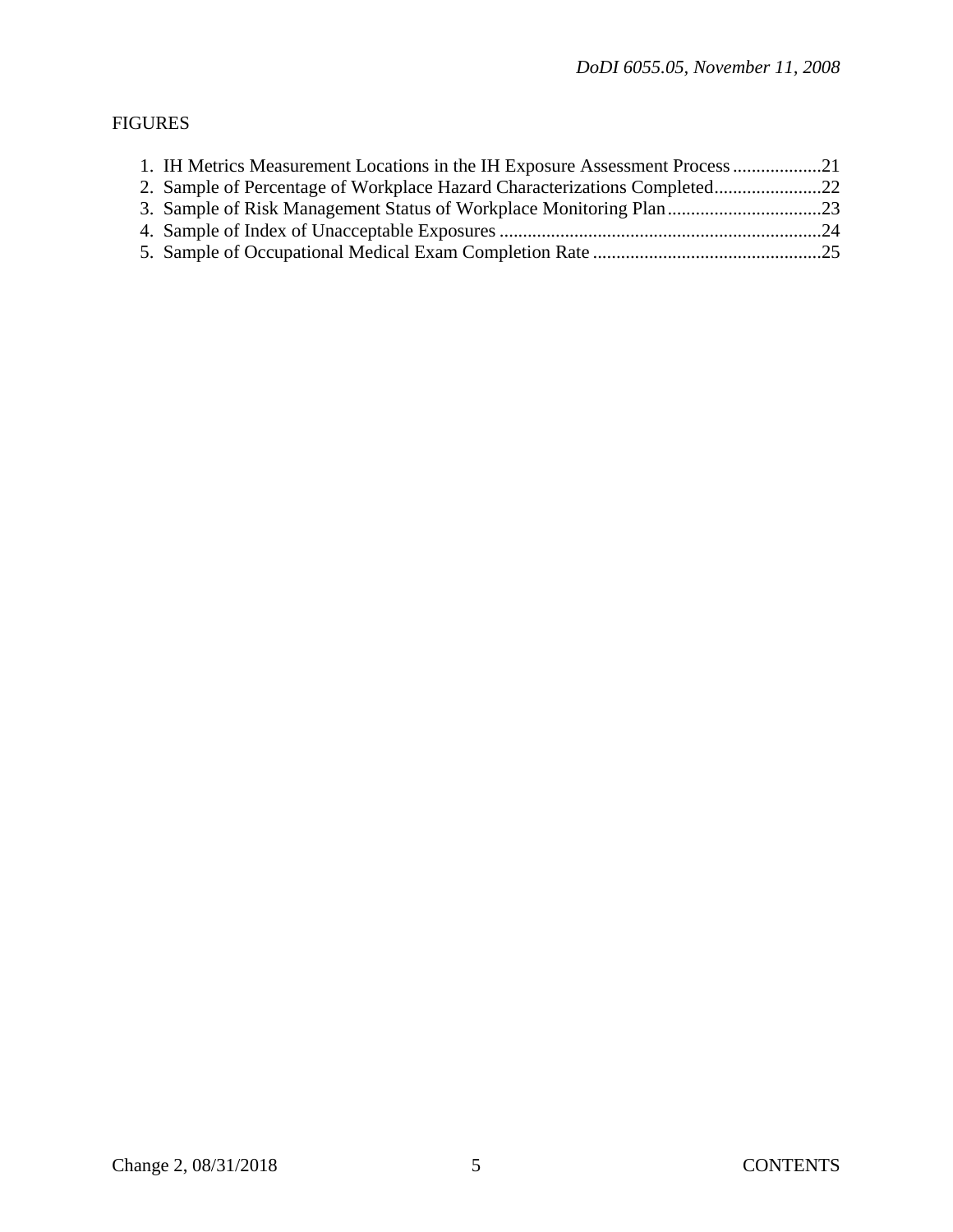#### ENCLOSURE 1

#### REFERENCES

- (a) DoD Instruction 6055.5, "Industrial Hygiene and Occupational Health," January 10, 1989 (hereby canceled)
- (b) DoD Directive 4715.1E, "Environment, Safety, and Occupational Health (ESOH)," March 19, 2005
- (c) DoD Instruction 6055.01, "DoD Safety and Occupational Health (SOH) Program," October 14, 2014
- (d) DoD 6055.05-M, "Occupational Medical Examinations and Surveillance Manual," May 2, 2007, as amended
- (e) DoD Instruction 3020.41, "Operational Contract Support (OCS)," December 20, 2011, as amended
- (f) DoD Instruction 6490.03, "Deployment Health," August 11, 2006
- (g) Deputy Secretary of Defense Memorandum, "Establishment of the Office of the Under Secretary of Defense for Research and Engineering and the Office of the Under Secretary of Defense for Acquisition and Sustainment," July 13, 2018
- (h) Field Manual 3-100.12/MCRP 5-12.1C/NTTP 5-03.5/AFTTP(I) 3-2.34, "Risk Management Multiservice Tactics, Techniques, and Procedures for Risk Management," February 15, 2001
- (i) Office of the Chairman of the Joint Chiefs of Staff Memorandum, MCM 0028-07, "Updated Procedures for Deployment Health Surveillance and Readiness," November 2, 2007
- (j) American Society for Testing and Materials International, E 2318-03, "Standard Guide for Environmental Health Site Assessment Process for Military Deployments"[1](#page-5-0)
- (k) "A Strategy for Assessing and Managing Occupational Exposures," 2nd Edition, 1998[2](#page-5-1)
- (l) Subparts 1904, 1910.132 and 1910.1020, and part 1960 of title 29, Code of Federal Regulations
- (m) DoD Instruction 6055.07, "Mishap Notification, Investigation, Reporting, and Record Keeping," June 6, 2011
- (n) Presidential Review Directive 5, "Planning for Health Preparedness for and Readjustment of the Military, Veterans, and Their Families after Future Deployments," National Science and Technology Council, Executive Office of the President, Office of Science and Technology Policy, August 1998<sup>[3](#page-5-2)</sup>
- (o) Part 20 of title 10, Code of Federal Regulations
- (p) Part 293 of title 5, Code of Federal Regulations
- (q) Section 552a of title 5, United States Code
- (r) DoD 6025.18-R, "DoD Health Information Privacy Regulation," January 24, 2003
- (s) DoD Directive 5400.11, "DoD Privacy Program," October 29, 2014
- (t) DoD 5400.11-R, "Department of Defense Privacy Program," May 14, 2007

 $\overline{a}$ 

<span id="page-5-0"></span><sup>1</sup> Copies may be purchased at http://www.astm.org/cgi-

bin/SoftCart.exe/DATABASE.CART/REDLINE\_PAGES/E2318.htm?L+mystore+esja0095

<span id="page-5-1"></span><sup>2</sup> Copies may be purchased at http://iweb.aiha.org/iweb/Purchase/ProductDetail.aspx?Product\_code=AEAK98-327

<span id="page-5-2"></span><sup>3</sup> Available at http://www.fas.org/irp/offdocs/prd-5-report.htm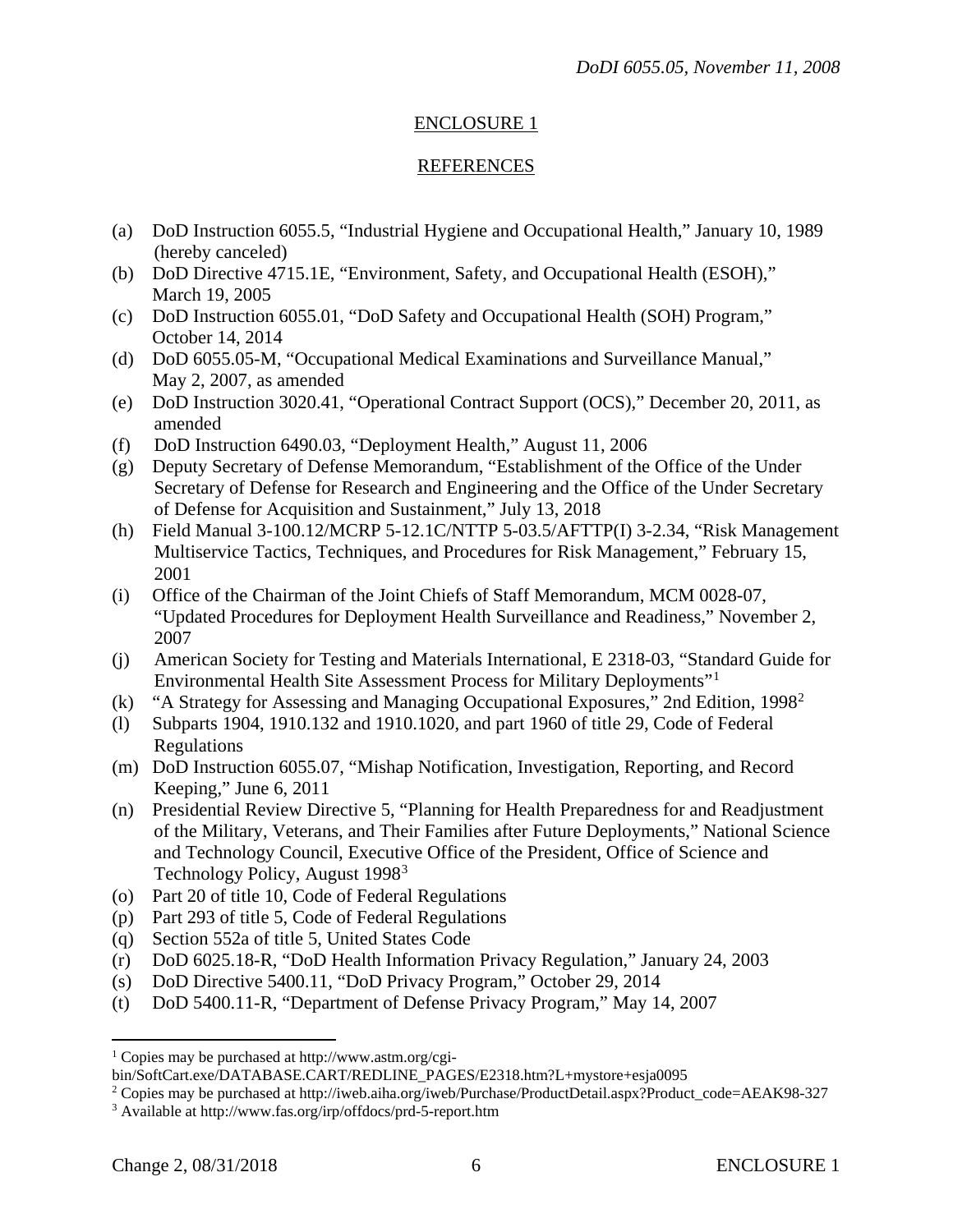- (u) DoD Directive 6200.04, "Force Health Protection (FHP)," October 9, 2004
- (v) U.S. Office of Personnel Management, "Position Classification Standard for Industrial Hygiene Series, GS-0690[4](#page-6-0)
- Hygienists<sup>[5](#page-6-1)</sup> (w) Threshold Limit Values for Chemical Substances and Physical Agents and Biological Exposure Indices (most recent edition), American Conference of Governmental Industrial

 $\overline{a}$ 

<span id="page-6-0"></span><sup>4</sup> Available at http://www.opm.gov/fedclass/gs0690.pdf

<span id="page-6-1"></span><sup>5</sup> Copies may be purchased at http://www.acgih.org/store/ProductDetail.cfm?id=1975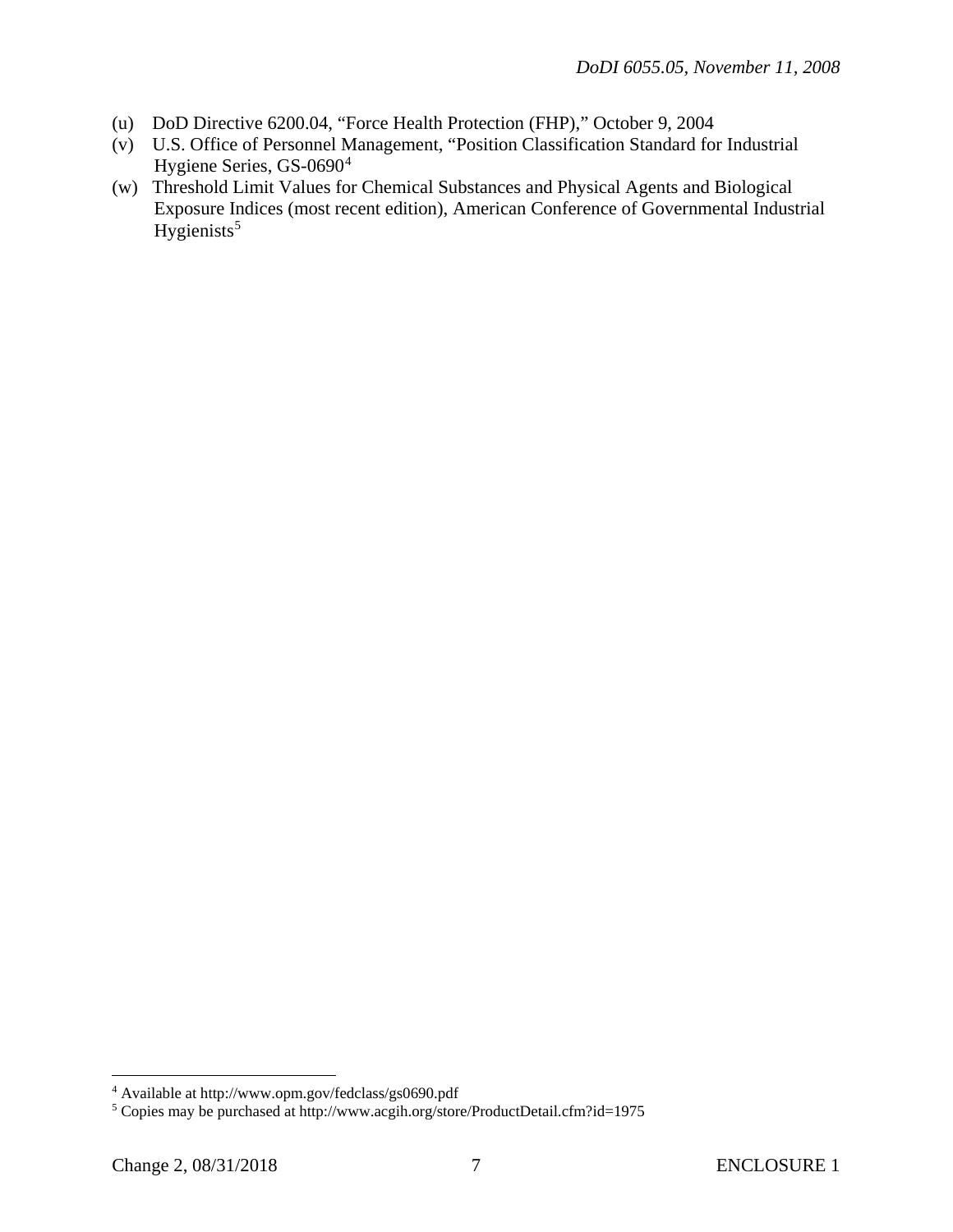#### ENCLOSURE 2

#### RESPONSIBILITIES

#### 1. ASSISTANT SECRETARY OF DEFENSE FOR ENERGY, INSTALLATIONS, AND ENVIRONMENT (ASD(EI&E)). The ASD(EI&E), under the authority, direction, and control of the Under Secretary of Defense for Acquisition, Technology, and Logistics, shall:

a. Develop, in coordination with the Assistant Secretary of Defense for Health Affairs (ASD(HA)), defense planning guidance and medical planning guidance for the DoD Component occupational and environmental health programs (OEHPs).

 b. Recommend funding priorities within OEHPs to the ASD(HA) for Defense Health Program (DHP) funding, and to the DoD Components for Component funding.

c. Attend program and budget reviews for funding OEHP requirements.

 d. Perform oversight of the DoD Component OEHPs and monitor the status of the OEHP using defined program metrics.

 e. Establish the IHWG comprised of full-time or permanent part-time DoD employees from the DoD Components to provide technical advice on IH matters, and approve the charter after review by the Heads of the DoD Components.

 f. Establish the OMWG comprised of full-time or permanent part-time DoD employees from the DoD Components to provide technical advice on occupational and environmental medicine (OEM) matters, and approve the charter after review by the Heads of the DoD Components.

 g. Appoint OSD representatives, after coordination and agreement from the applicable OSD principal staff assistants, to the IHWG and OMWG to provide ASD(EI&E) flexibility in determining offices to be included in the charter.

2. ASD(HA). The ASD(HA), under the authority, direction, and control of the Under Secretary of Defense for Personnel and Readiness, shall:

 a. Develop, in coordination with ASD(EI&E), defense planning guidance and medical planning guidance for the Military Departments' OEHPs.

 b. Oversee the Military Departments' planning, programming, budgeting, and execution of the OEHPs within available fiscal guidance and overall DHP priorities.

 c. Inform the ASD(EI&E) of OEHP execution deficiencies, and include the ASD(EI&E) in the annual program reviews and quarterly DHP budget execution reviews.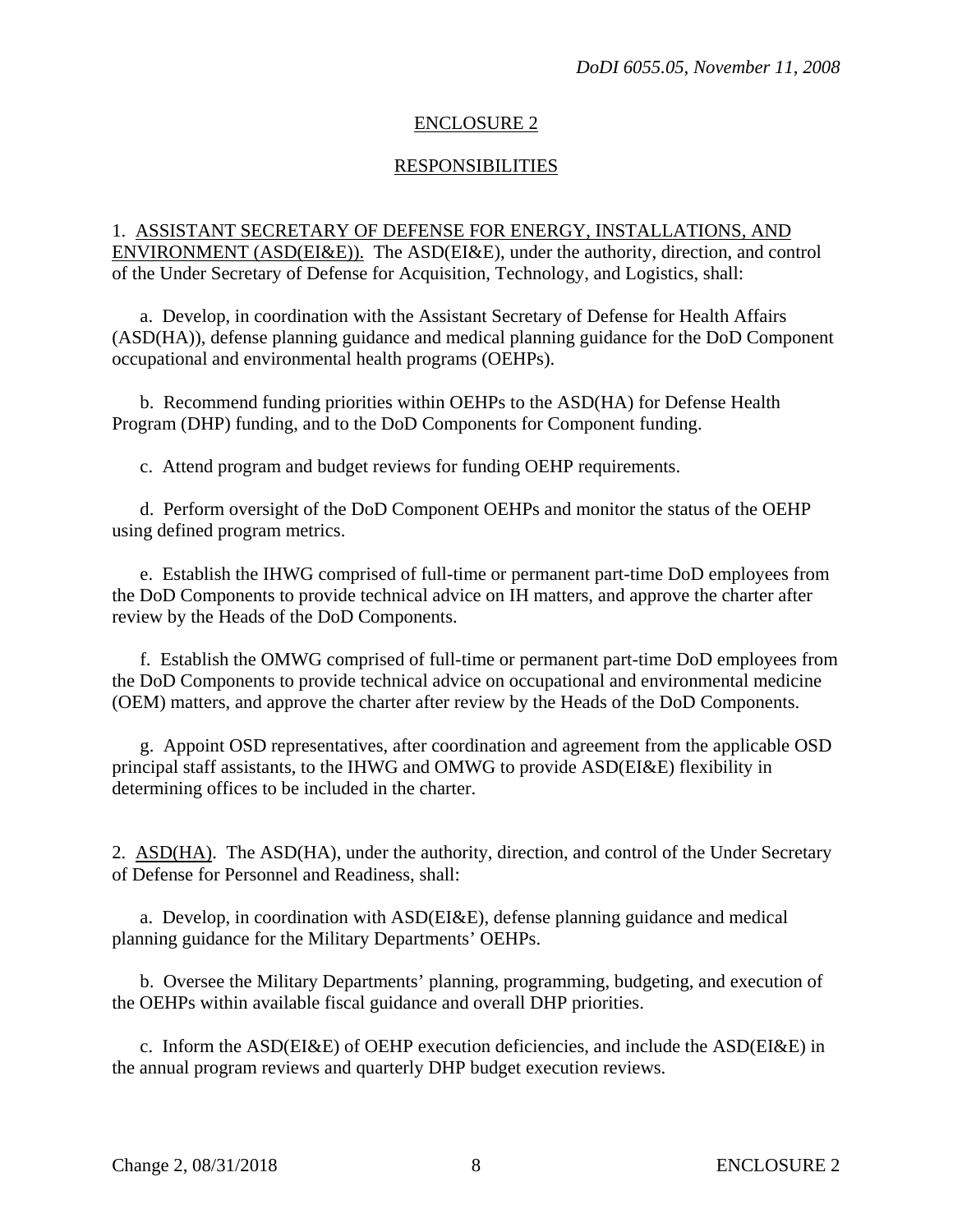3. HEADS OF THE DoD COMPONENTS. The Heads of the DoD Components shall:

a. Establish, maintain, and fund OEHPs that implement the requirements of this Instruction.

b. Implement the procedures in Enclosure 3.

c. Appoint representative(s) as appropriate to the IHWG and OMWG.

4. COMBATANT COMMANDERS. The Combatant Commanders shall apply risk management in operational planning and execution to ensure force health protection during deployed activities as described in Enclosure 3.

5. IHWG. The IHWG shall:

a. Provide IH technical advice to the Assistant Deputy Under Secretary of Defense for Environment, Safety, and Occupational Health (ADUSD(ESOH)), under the authority, direction, and control of the ASD(EI&E).

b. Include representatives from ASD(EI&E), the Military Departments, and Defense Agencies, pursuant to its charter.

 c. Recommend new and revised IH requirements for the Defense Occupational and Environmental Health Readiness System (DOEHRS).

 d. Submit an annual report to the Director for ER&S with working group accomplishments and a work plan for future actions.

e. Interface with the Joint Environmental Surveillance Working Group.

6. OMWG. The OMWG shall:

 a. Provide OEM technical advice to the ADUSD(ESOH), under the authority, direction, and control of the ASD(EI&E).

b. Include representatives from OSD and the Military Departments, pursuant to its charter.

 c. Submit an annual report to the Director for ER&S with working group accomplishments and a work plan for future actions.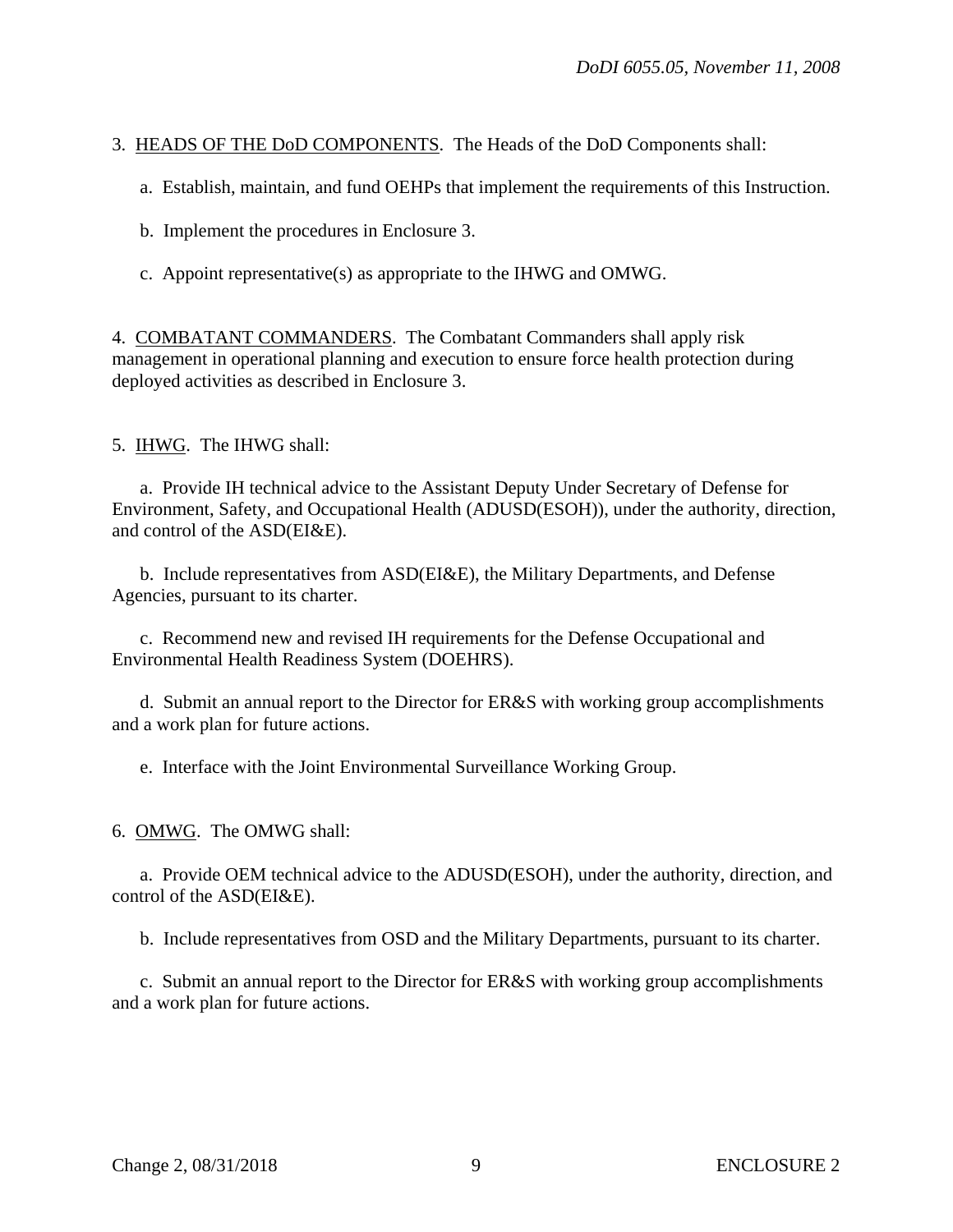#### ENCLOSURE 3

#### PROCEDURES

#### 1. RISK MANAGEMENT

#### a. Background

 (1) Risk management is a cyclical process described in Reference (c) and Field Manual 3-100.12 (Reference (h)) that involves:

- (a) Anticipating and identifying hazards.
- (b) Assessing hazards to determine risks.
- (c) Developing controls and making risk decisions.
- (d) Implementing controls.
- (e) Supervising and evaluating.

 (2) OEH personnel play a key role in the risk management process by identifying hazards, determining the significance of risk, determining appropriate control measures, and communicating risk information. OEH risk information allows commanders to make informed risk decisions as they apply the following risk management principles:

- (a) Accept no unnecessary risks.
- (b) Make risk decisions at the appropriate level.
- (c) Accept risks when benefits outweigh the costs.
- (d) Anticipate and manage risk by planning.
- b. Requirements

 (1) For garrison operations, conduct risk management by identifying health hazards and determining the degree of exposure to these hazards using occupational health risk assessment procedures consistent with the general approach provided by the DoD IH Exposure Assessment Process (appendix to this enclosure).

 (2) For deployment locations, perform OEH risk assessments at all permanent and semipermanent base camps or beddown sites per guidance in Reference (f) and the Joint Chiefs of Staff Memorandum, MCM 0028-07 (Reference (i)). Use the environmental health site assessment framework in the American Society for Testing and Materials International E 2318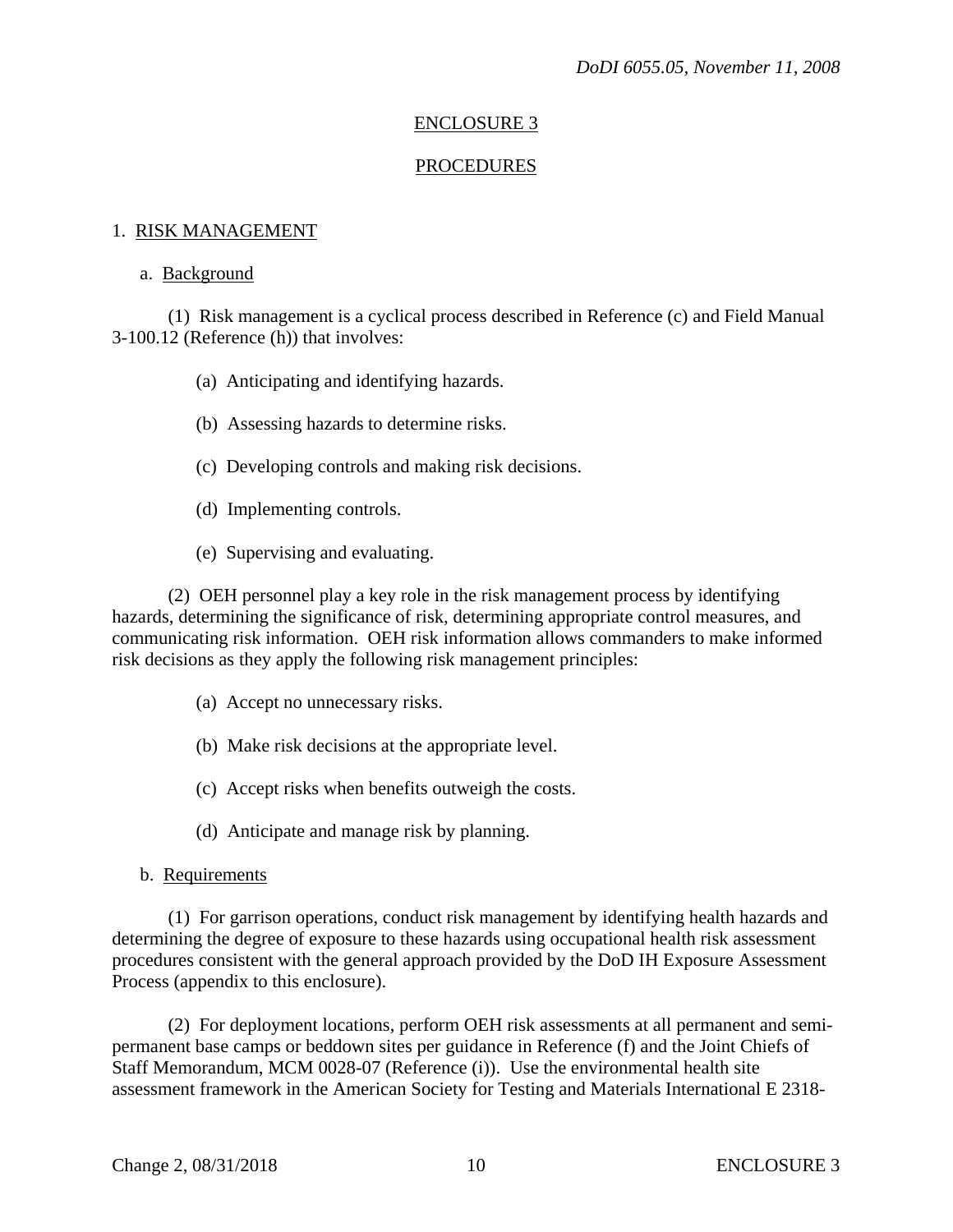03 (Reference (j)) and occupational health risk assessment approach consistent with the DoD IH Exposure Assessment Process in the appendix to this enclosure. Before each deployment, conduct risk management by performing a preliminary hazard assessment to identify the deployment-specific health threats and appropriate protective measures, and determine the content of health risk communication messages and materials, including pre-deployment health threat briefings.

#### c. Risk Management Process Steps

- (1) Step 1. Anticipating and Identifying Hazards
	- (a) Perform Basic Characterizations

 1. Periodically assess DoD workplace activities, base camps, sites, and locations to identify and characterize any hazards, including hazards during military operations.

 2. Use direct observations and historical information to identify hazards including previous hazard assessments, results of clinical evaluations and medical examinations, injury and illness reports, and other epidemiological and trend analyses for relevant populations.

 3. Identify hazards and evaluate risk as early in the operational process as possible to maximize risk reduction effectiveness with minimum cost and disruption to operations (e.g., performing health threat assessments prior to military deployments, performing health hazard assessments for new weapons systems).

 a. Consider the following contributing factors when characterizing the potential exposure or effects of the health threats: exposure patterns to include exposure duration (often deployment length); exposure rates (frequency and amounts) and routes of exposure (ingestion, inhalation, dermal contact, and direct exposure to physical hazards); anticipated living conditions such as field conditions or hardened facilities (exposure potential may increase in field conditions); ambient air conditions (including the presence of sand or dust); climate conditions (including temperature, humidity, precipitation, wind patterns); high altitudes; noise or other physical hazards including radiofrequency radiation; working conditions, personal protective equipment (PPE) (carried or worn), and duration of occupational exposures; and, for deployment operations, consider preventive medicine support and capabilities and medical treatment source(s) such as local national, deployed U.S. military, coalition forces, or nongovernmental organizations.

 b. For deployment operations, at a minimum, consider the following categories of health hazards: infectious diseases; hazardous animals and plants; environmental factors (such as toxic industrial chemicals or materials, historical contamination, weapons of mass destruction, waste, or pollution in food, air, soil, or water); occupational health hazards such as hazardous chemicals or noise; chemical, physical, or biological agents; and any specific health hazards or threats identified in planning orders and intelligence-based reporting.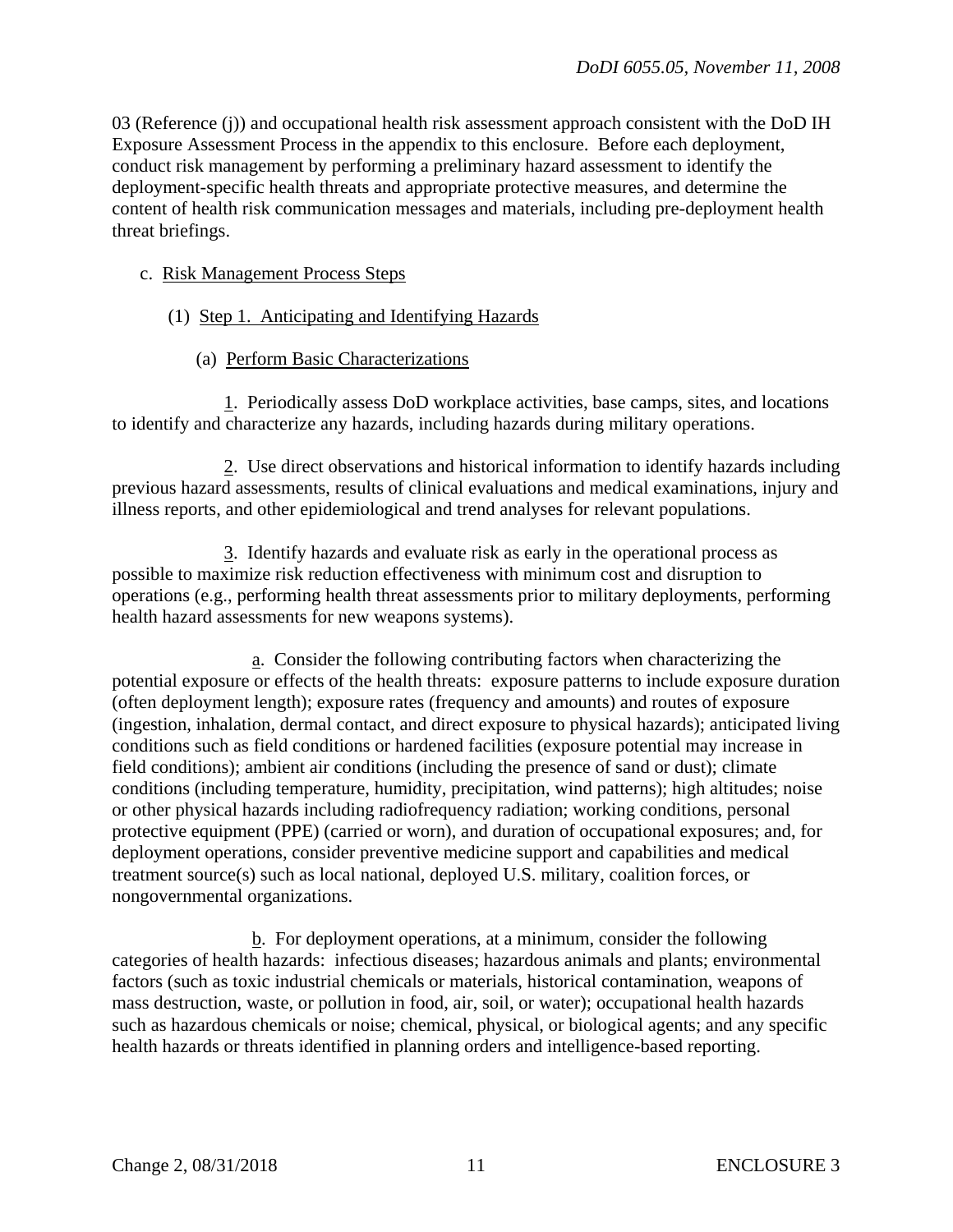4. Assign DoD personnel who are similarly exposed to hazards and expected to be at equivalent risk of illness from the exposure to similar exposure groups (SEGs) for exposure assessment per "A Strategy for Assessing and Managing Occupational Exposures" (Reference (k)). Where a person experiences unique exposures, place this person in their own SEG for these exposures. Use the exposure profile of the SEG to make decisions regarding exposure controls and medical surveillance for all members of the SEG. For deployments, the population at risk is the deployed population or a subset of the deployed population.

 5. Document results of hazard assessments including those hazards assessed but not considered for further risk assessment.

#### (b) Develop a Monitoring Plan

 1. Develop a monitoring plan to identify detailed assessment and sampling requirements. Include the priority, frequency, and number of exposure measurements to be performed for each hazard. For deployed operations, develop the plan based on the predeployment OEH risk assessment conducted during the planning process.

 2. Prepare a sampling plan for each site to be assessed. Subsequently, investigators will assess the need to collect on-site environmental and occupational (e.g., IH) samples. Include in the plan requirements for collecting the following data:

 a. A unique sample number and designation (country, base camp, sample geolocation (established with military grid reference system or global positioning system, if available)).

- b. Date and time the sample was taken.
- c. Sample type (e.g., bulk, grab, composite, blank).
- d. Sample media (air, water, soil).
- e. Sampling method used.

 f. Sample site conditions, including data relevant to the sampling method (e.g., temperature, relative humidity).

- g. Sampling personnel information.
- h. Laboratory information.
- i. For potable water samples, when water will be consumed.

 3. Base the deployment sampling and analysis methods on the potential health risk for each hazard.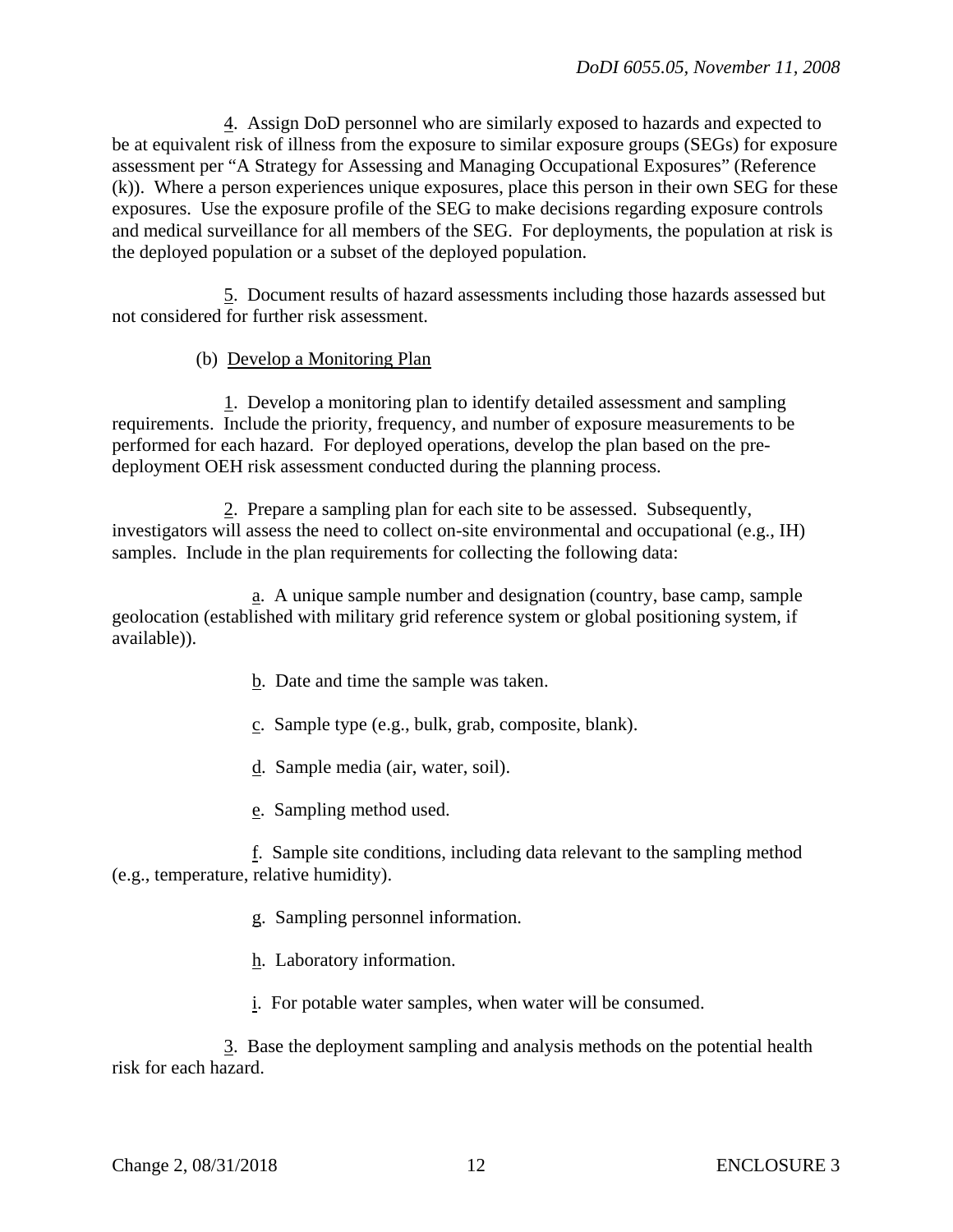a. Potential "high" and "extremely high" risk situations require rapid health risk assessment using real or near-real-time on-site methods. On-site methods usually require confirmatory laboratory analysis.

 b. Potential "moderate" risk situations may be assessed by collection of samples for offsite analysis, with laboratory support as required.

 c. Potential "low" risk situations may be assessed offsite, using mathematical models to assign risks, with sampling and laboratory support as operational resources allow.

#### (2) Step 2. Assess Hazards to Determine Risk

 (a) Assess Risk. Assess the risk to personnel from exposure to each identified health hazard. Health hazards are evaluated in the context of exposure conditions and contributing factors without consideration of controls or countermeasures. For garrison workplace operations, apply the risk assessment code matrix for hazard abatement in Reference (c). For deployment operations, perform risk assessment per Reference (f).

 (b) Characterize Exposure. Characterize the intensity, frequency, and duration of exposures and the severity of the health effects for members of the SEG. Balance the need for accuracy of the exposure characterization with the level of resources needed to complete the characterization. Choose among a variety of characterization methods including personal exposure monitoring, extrapolation of monitoring from similar operations, area monitoring (including environmental sampling), and mathematical modeling.

 (c) Make Exposure Determination. Determine whether exposures are acceptable, unacceptable and requiring control measures and medical surveillance, or uncertain and requiring additional exposure characterization. Where DoD or the DoD Component health standards are not available to make this determination, make a local determination based on best available guidance from the supporting headquarters OEH staff or technical support center and document the basis for the determination.

 (d) Assess Exposure. For deployment, use the conceptual site model described in Reference (j) and occupational and environmental exposure assessment procedures of Reference (f).

#### (3) Step 3. Develop Controls and Make Risk Decisions

(a) Develop Controls

 1. Control Recommendations. Develop recommendations for controlling exposures to health hazards including control options, implementation of steps, and expected effectiveness of controls.

 2. Hierarchy of Controls. When making recommendations, follow the hierarchy of controls that include, in priority order, engineering controls, administrative controls, and PPE.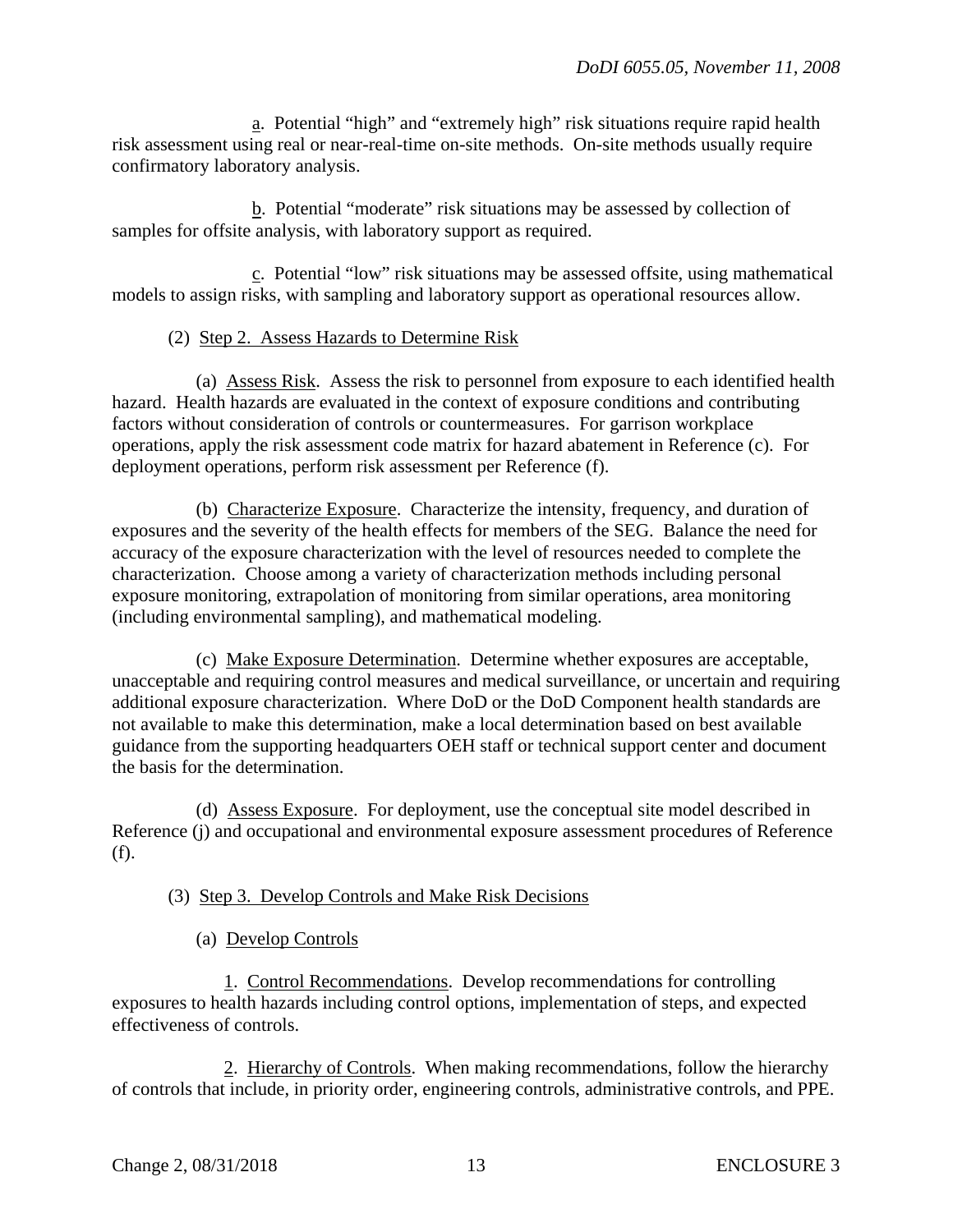a. Engineering Controls. Whenever feasible, consider engineering controls to eliminate or reduce exposure. These include process elimination, substitution of less toxic material, process changes (automation, isolation, and enclosure), design changes (tools, workstations, and equipment), and ventilation (dilution and local exhaust). When engineering controls are not feasible or do not adequately reduce exposure, implement additional control methods. Ensure engineering controls comply with appropriate standards.

 b. Administrative Controls. Administrative controls involve management and employee interventions designed to reduce exposure. These include job rotation, job transfer, limiting exposure time, preventive maintenance, housekeeping, personal hygiene, education and training, and work practice controls. Work practice controls include changes to tasks and processes that reduce contaminant generation (e.g., using a high-efficiency vacuum cleaner or wet mopping instead of cleaning with compressed air). Document in safety rules and work procedures, and enforce by supervisors, those work practices that are required to control exposure. Because the success of administrative controls is largely based on compliant employee behavior, they are most effective when used as part of a broader control strategy.

 c. PPE. Consider the use of PPE last in the control hierarchy unless other methods are not feasible. This may be the case while engineering controls are being designed and installed, or during nonroutine operations including maintenance and emergency response. For other than military-unique workplaces, assess PPE requirements according to subpart 1910.132 of title 29, Code of Federal Regulations (CFR) (Reference (l)) to identify tasks where PPE is required and to ensure that the proper equipment is selected and used.

 (b) Make Risk Decisions. Commanders will determine which risks are acceptable and unacceptable by balancing operational benefits against the potential for adverse health effects (i.e., severity and likelihood of occurrence). The standard for a risk decision is leadership at the appropriate level of authority making an informed decision to either control hazards or to accept risks. In those circumstances where local resources are not available to control residual risks, commanders make a conscious decision to either accept the risk or elevate the risk decision to the next higher level of leadership.

- (4) Step 4. Implement Controls
	- (a) Report Risk

 1. Communicate Risk. Risk communication information may be presented orally or verbally to commanders, command surgeons, health care providers, military personnel, veterans, media, and general public as appropriate. Document the risk communication and countermeasure recommendations provided.

#### 2. Reporting to Commanders

 a. Provide the responsible commander with results of the risk assessments and with recommendations to control the health impact on operations, complying with applicable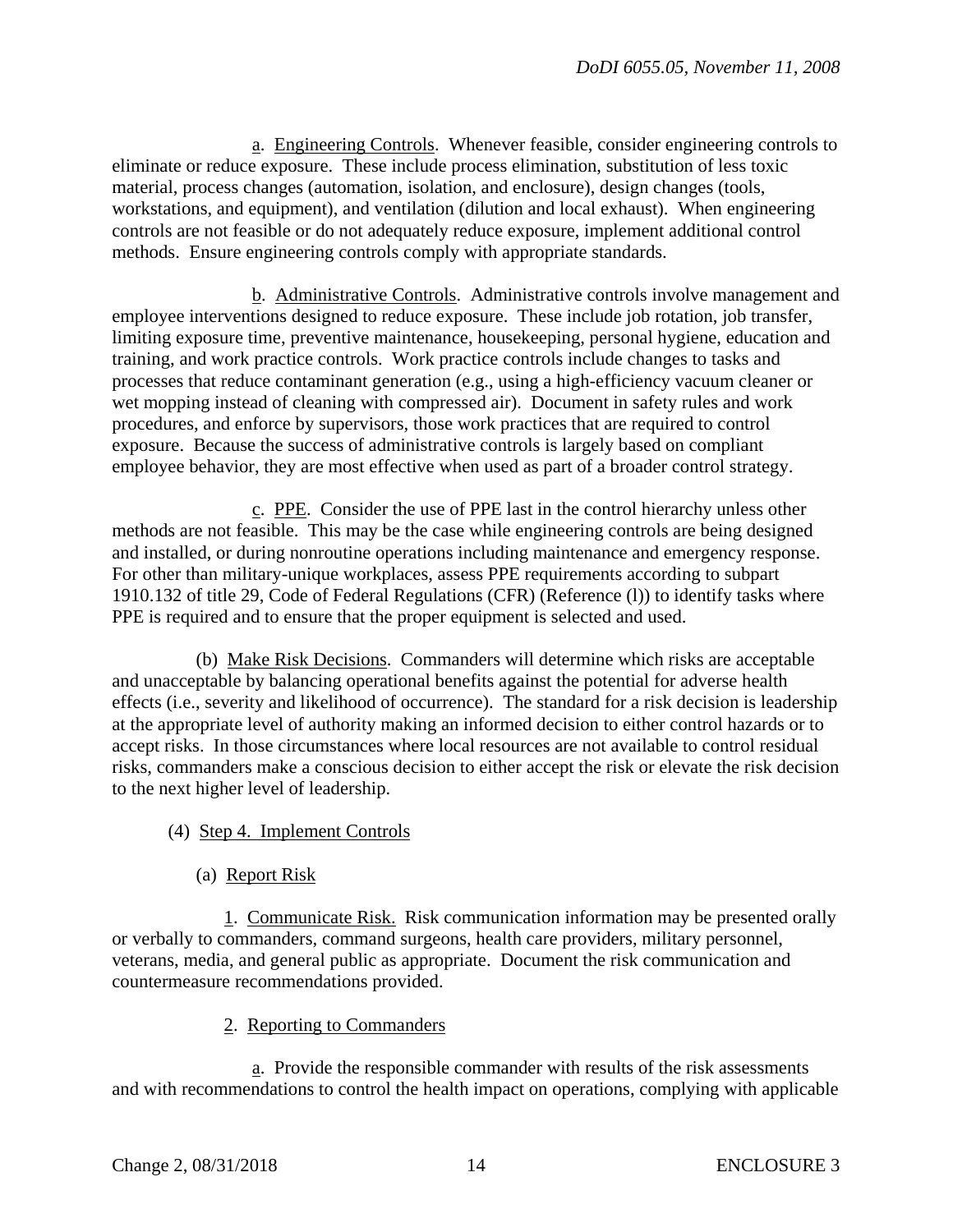regulatory requirements (e.g., Occupational Safety and Health Administration (OSHA), Nuclear Regulatory Commission (NRC), Environmental Protection Agency, Status of Forces Agreement). Ensure commanders are aware of the effectiveness of controls used, residual risks, and the need for communicating hazards and risks to personnel.

 $\underline{b}$ . For garrison health risks, include recommendations in the appropriate installation hazard abatement plan or risk management plan, assign a risk assessment code to hazards submitted to the installation hazard abatement plan, and prioritize for abatement using the methodology in Reference (c).

 c. For deployment health risks, prioritize and monitor hazards submitted to risk management plans following Reference (f).

 3. Reporting to Medical Staff. Provide medical treatment and surveillance staff with exposure characterizations and determinations for SEGs, and with recommendations for medical surveillance as validated by OEM providers.

 4. Reporting to Employees. Provide commanders with exposure assessments so they can notify employees and employee representatives of exposure assessment results. Assist in worker training and risk communication as requested by commanders.

 5. Reporting During Deployments. Report baseline OEH assessments with accompanying data, routine OEH surveillance reports with accompanying data, incidentresponse reports with accompanying data, all raw OEH surveillance data and other reports, and OEH exposure and monitoring data and reports according to requirements in References (f) and (i).

 a. Submit all operational and incident investigation records via DoD- or Service-specific systems (hard copy or electronic) for further disposition and archiving. For deployment operations, submit unclassified and classified OEH monitoring data and reports to the DOEHRS data portal per Reference (f).

 b. As military operations allow, report sample results and risk assessments as quickly as possible to local medical units and the Joint Task Force surgeon per Reference (f) and theater policy.

 (b) Develop a Risk Communication Plan. Develop a specific plan that documents means of delivery and development of key messages on deployment health threats and risks (including actual and potential exposures), associated countermeasures, and any necessary medical follow-up for deployed personnel (Reference (f)). The plan should document how OEH health site assessment data, industrial hazard assessment information, and other information will be used to develop appropriate written and oral materials for the communication of deployment health risks and associated countermeasures.

(5) Step 5. Supervise and Evaluate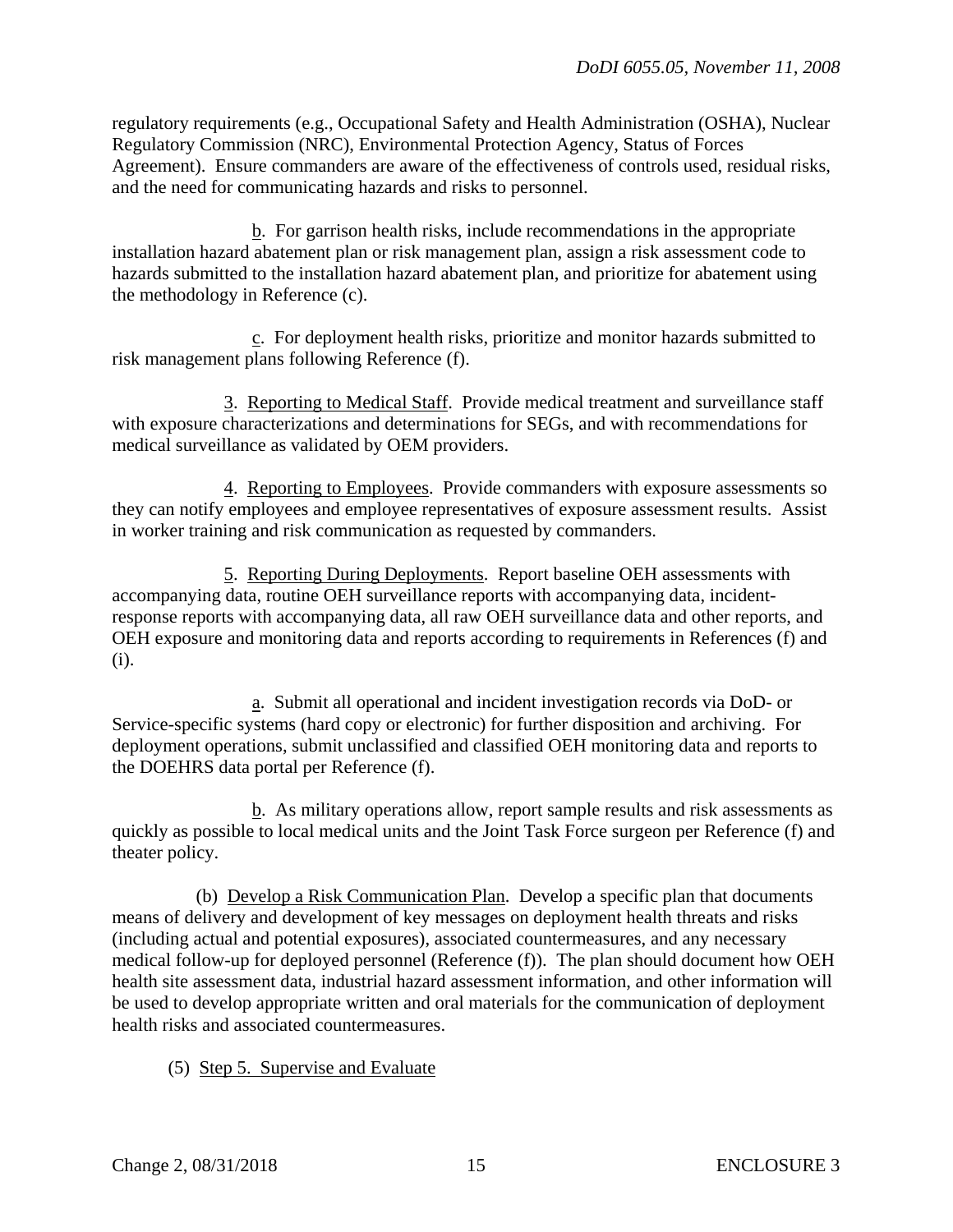(a) Evaluate and Reassess. Assess and determine the effectiveness of controls for health risks and conduct follow-up evaluations of the controls to ensure they remain effective.

#### (b) Evaluate OEH Risk Management Effectiveness

#### 1. Active Medical Surveillance (Reference (d))

 a. Medical Surveillance. Within specific fields of expertise, determine the need for and content of clinical OEM examinations for exposures to hazards and medical certification for specific reasons (e.g., respirator wearer, firefighter, police or security). Consider requirements and recommendations of Federal (e.g., OSHA, Department of Transportation), DoD (Reference (d)), and Military Service instructions, regulations, guidelines, and technical manuals in making these determinations. Review exposure assessment data and recommendations and conduct workplace visits, as appropriate, for medical assessments and determination.

 b. Work-Related Injury and Illness. Conduct evaluation, management, and treatment of work-related injuries and illnesses to the extent feasible. Capture clinically relevant medical information for all work-related injuries and illnesses. Report all work-related injuries and illnesses for potential investigation according to DoDI 6055.07 (Reference (m)).

 c. Work Site Visits. Conduct work site visits as appropriate to ensure understanding of the processes, exposures, and work conditions. In addition, conduct work site visits to evaluate injury and illness trends or to preempt injury and illness in a primary prevention effort.

#### 2. Passive Medical Surveillance

 a. Epidemiology. Capture data from OEM examinations, epidemiological review of clinical examination results, workers' compensation claims accepted by Department of Labor, and other data (e.g., OEH and safety). Conduct a review of work-related injuries and illnesses. Conduct analyses with the dual purposes of ensuring effectiveness of injury and illness prevention as well as identifying health effects (including, but not limited to, distinct injury or illness) of unique occupational and environmental conditions where intervention would reduce or prevent impact on health or mission. Review workplace exposure data, medical surveillance results, and work-related injury and illness outcomes data to examine the program effectiveness.

 b. Crossfeed Clinical Outcome Information. Provide results of epidemiology, metrics, trending, and other data analysis to safety and safety and occupational health (SOH) staff members for identifying and assessing workplace hazards, assessing risk, and developing countermeasures.

 3. Trend Analysis. Use trend analysis, a critical element of a management system, to identify hazards that have not been previously recognized. Review illness and injury logs, mishap reports, and exposure assessment data to identify trends and the potential for work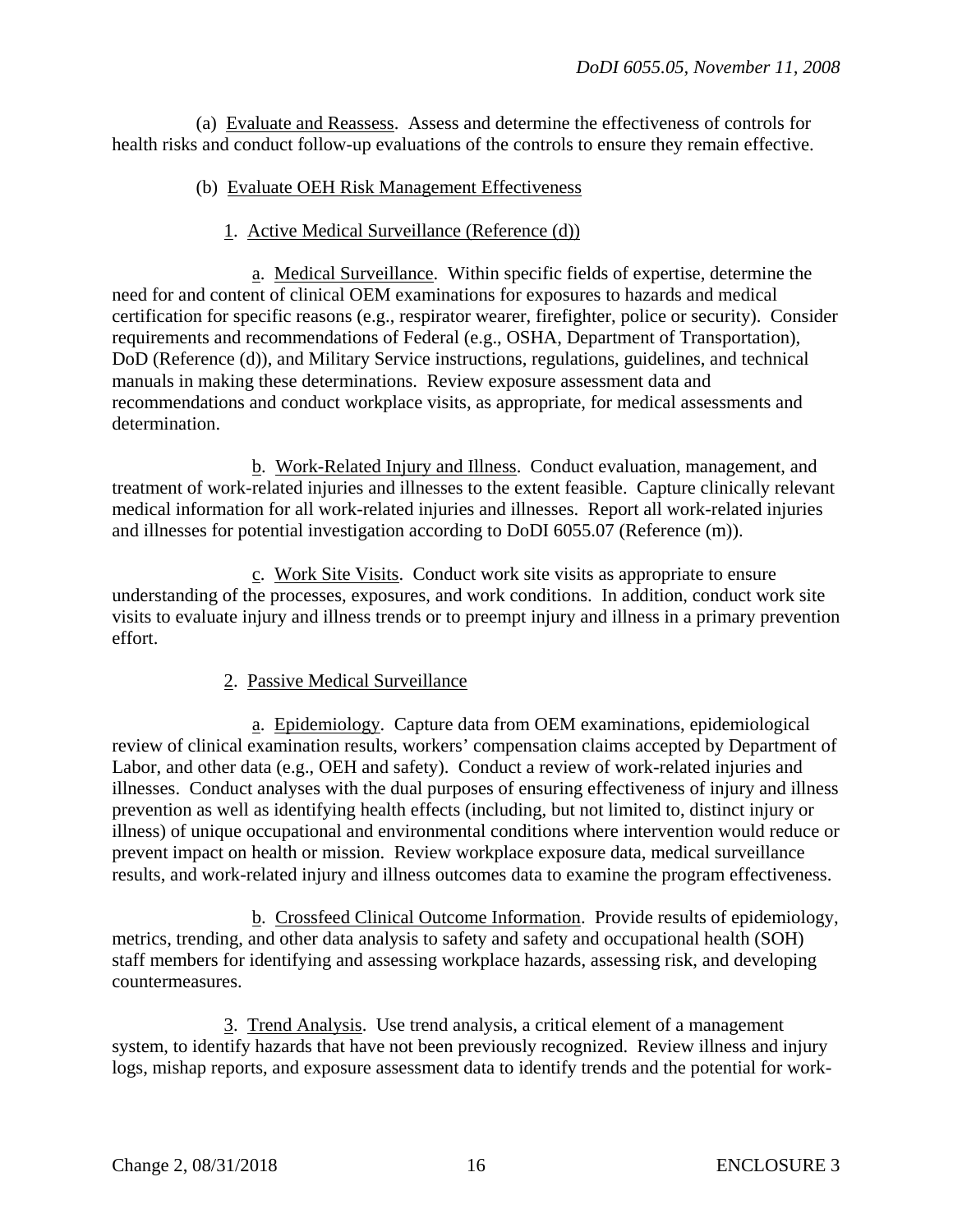related causation. Use trend analyses results for the reassessment of existing operations, risk assessment of similar operations, and risk assessment of new equipment or processes.

 4. Follow-up. Reevaluate previous assessments to identify changes in risk, verify corrective actions being used remain effective, and provide recommendations for continued risk reduction.

### 2. REPORTING AND RECORDKEEPING

#### a. DOEHRS

 (1) Serves as the information management system for longitudinal exposure recordkeeping and reporting.

 (2) Collects and uses exposure information to support the risk management process and occupational illness evaluation during all phases of military operations per References (c), (f), (i), and Presidential Review Directive 5 (Reference (n)).

 b. Risk Management Documentation. Maintain the necessary documentation to ascertain the presence or absence, nature, and degree of OEH hazards, and the procedures used to assess the risk from these hazards. For deployments, comply with the requirements in References (f) and (i). Collect, maintain, and analyze hazard and exposure data to:

 (1) Recommend protective and preventive measures to commanders, supervisors, and individuals.

- (2) Recommend medical surveillance to providers.
- (3) Notify individuals of their exposures.
- (4) Maintain longitudinal exposure records for each individual.
- (5) Perform trend analysis and epidemiologic studies.

 c. Data Sharing. Share hazard and exposure data across the Department of Defense, making it available to installation-level OEH staff for daily operations. Make data available electronically for developing longitudinal exposure records for individuals. Share hazard and exposure data with the Department of Veterans Affairs to assist in adjudication of veterans' disability claims. Hazard and exposure assessment data include, but are not limited to, data on processes (activities), work sites, organizations, hazards, controls, potentially exposed personnel, exposure monitoring, instrumentation, calibration, qualified health staff performing assessments, and quality control of the data.

 d. Personnel Workplace and Environmental Exposure Documentation. Include personnel exposure data in each exposed individual's medical record and maintain per medical record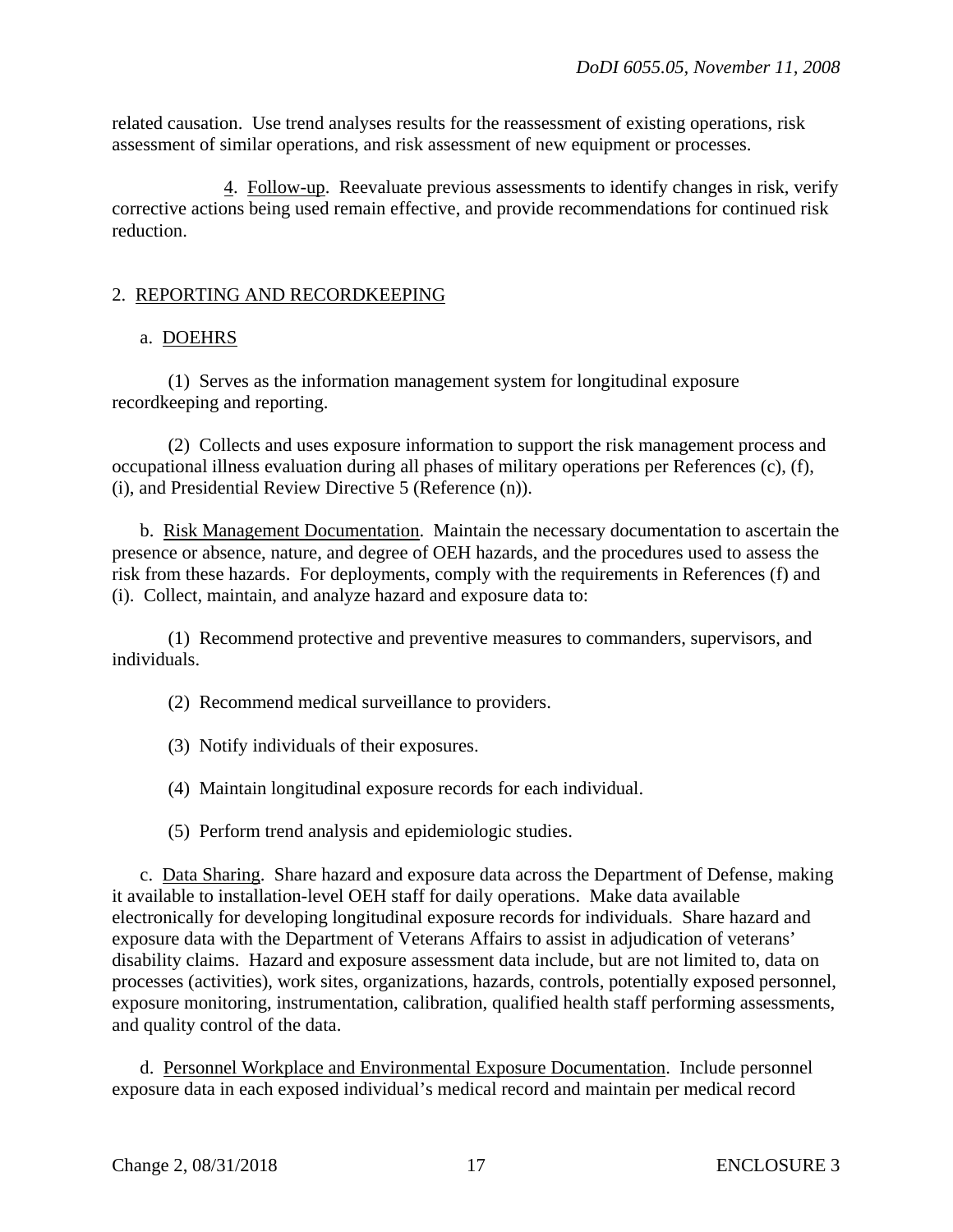requirements. Exposure data include, but are not limited to, exposure assessment results and supporting data, exposure data for a SEG to which the individual has been assigned, personal breathing zone samples, dosimetry measurements, area measurements, and modeled and other mathematical estimates of exposure for an individual. For deployments, document occupational and environmental area monitoring and exposure data, submit to appropriate data portals, and ensure documentation in the individual medical records of all health treatment provided at all levels of care and any significant occupational and environmental exposures per References (f) and (i). Include in exposure documentation the type of assessment used to determine the exposure (e.g., personal sampling, member of SEG).

 e. Radiation Exposure Documentation. Comply with requirements of part 20 of title 10, CFR (Reference (o)) for records of occupational exposure to NRC-regulated and other sources of radiation. For deployments, submit radiation exposure documentation per Reference (f).

f. Personal Health Information. Ensure personal health information obtained from medical or exposure surveillance is protected and used only for risk management, occupational disease prevention, treatment, adjudication of employee workers' compensation claims or veterans' disability claims, or for injury and illness reporting pursuant to subparts 1904 and 1910.1020 of Reference (l); part 293 of title 5, CFR; section 552a of title 5, United States Code; DoD 6025.18- R; DoDD 5400.11; and DoD 5400.11-R (References (p) through (t), respectively).

#### g. Medical Records

 (1) Maintain and control access to civilian personnel exposure and medical surveillance records for the duration of employment plus 30 years, except where substance-specific OSHA standards require longer retention.

 (2) Maintain, retain, and dispose of military personnel exposure and medical surveillance records according to DoD Component directives.

#### 3. TRAINING AND EDUCATION

a. Implement policies to ensure OEH personnel receive:

(1) Training specific to protecting workers from OEH hazards.

 (2) Formal and informal training courses, education programs, and other developmental activities to improve their capability to advise commanders or equivalent and management officials.

 (3) Support for continuing education, consisting of a blend of technical specialty, management, and leadership development courses.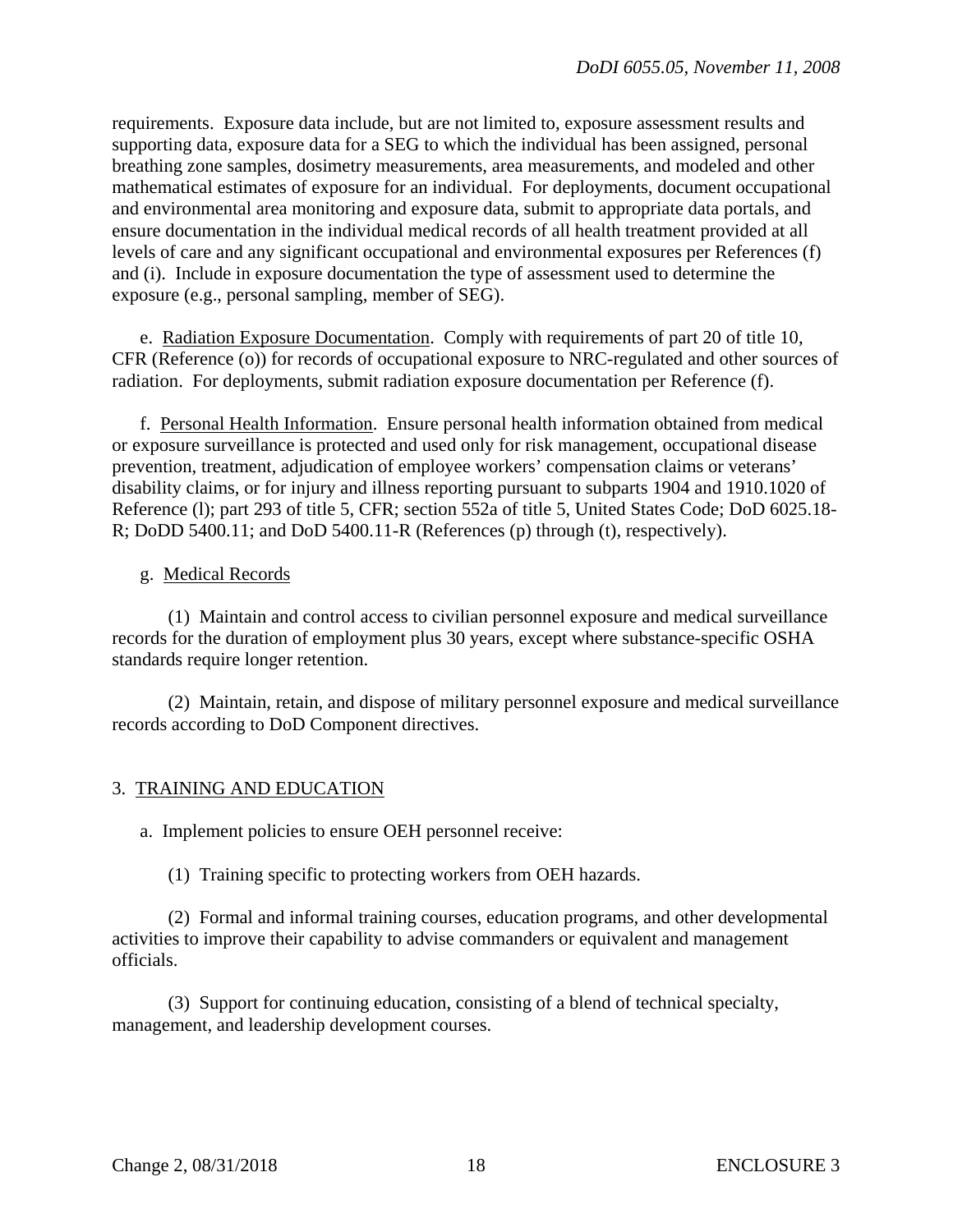(4) Where feasible, professional military education, graduate-level OEH education, and developmental assignments within the DoD Components, Federal agencies, or OEH professional organizations.

(5) Training and work assignments to encourage professional OEH credentialing.

 b. Integrate OEH education and training into every level of a DoD Component's organization to help enhance the observable and measurable overall operational effectiveness.

 (1) Reference (c) and Federal laws require personnel receive training and education needed to perform a specific operation or task in a safe and healthful manner. This includes pertinent information about the job, including proper working conditions, hazards, symptoms of toxic exposure, best work practices, required PPE, and other safety and risk management training requirements. Other requirements are outlined in regulations and directives governing the specific operations or activities.

 (2) To encourage efficient use of resources and to avoid unnecessary duplication, before establishing additional training and education resources, use existing programs in the DoD Components or Federal agencies. Ensure the following training is provided:

 (a) Executive-Level Leaders. Include the commander's responsibility for the program, requirement for commanders to oversee and track OEH program performance, history of OEH, the business advantages (cost and savings) of prevention, risk management principles, Executive Branch and departmental policies and initiatives, and the importance of protecting people from hazards and improving mission performance by eliminating mishaps, injuries, and occupational and environmental illnesses and injuries.

 (b) Leaders and Commanders (All Levels). Include risk management principles, tools, and techniques necessary to create and maintain a culture that promotes a safe and healthful work environment and actively engages and involves personnel at all levels in their safety and occupational health.

 (c) Supervisors. Include the management skills needed to implement the DoD Components' or Federal agencies' policies and programs. These skills include:

 1. Fostering a workplace where hazards are identified and assessed and risks from these hazards are managed.

 2. Identifying and controlling hazards and being able to teach subordinates to identify and control hazards.

3. Motivating subordinates to take an active role in their OEH.

4. Recognizing the importance of reporting and investigating illnesses.

5. Developing skills needed to implement OEHPs at the working level.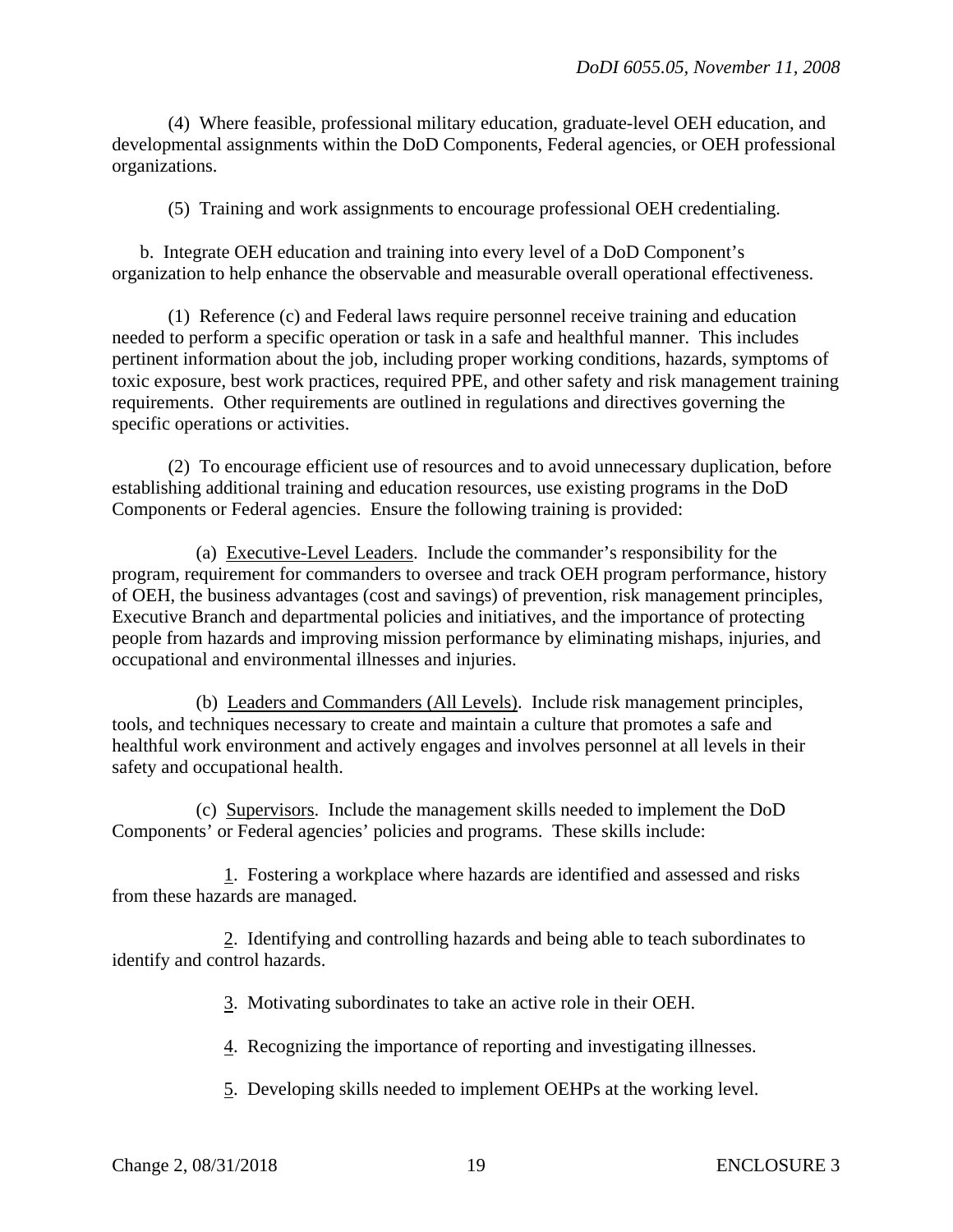6. Enforcing action to ensure subordinate compliance.

 7. Evaluating effectiveness of OEH controls, including proper use and wear of PPE.

 (d) Civilian Employee Representatives. Consistent with part 1960 of Reference (l), provide OEH and risk management training, depending on local needs, to prepare such representatives to assist in the maintenance of safe and healthful workplaces.

 (e) Nonsupervisory Personnel. Include the risk management process and specialized job-specific OEH training as appropriate to the work performed. This includes the provisions of relevant OEH standards; hazards associated with any materials used in the workplace or processes; hazard reporting; mishap, injury, and illness reporting; responsibility to follow assigned risk control procedures; and consequences of noncompliance.

4. RESEARCH AND DEVELOPMENT. Perform research and development to provide for continuous improvement in:

a. Techniques to identify and assess exposures and health effects of military-unique occupational and environmental conditions.

b. Health criteria to assess risk to reduce and prevent impact of military-unique activities on health or mission.

c. Methods to assess chemical, physical, and biological hazards and the health consequences of the exposure to the hazards.

#### 5. PROGRAM EVALUATION AND REVIEW

 a. Within each DoD Component, conduct annual reviews of OEHPs by assessing program workload, health outcomes, management effectiveness, and resource use.

 b. Provide the OEHPs' status to ASD(EI&E) as part of the SOH program in-progress review requirements of Reference (c).

 c. Evaluate IH and OEM effectiveness using the performance measures in the appendix to this enclosure.

#### Appendix

Performance Measures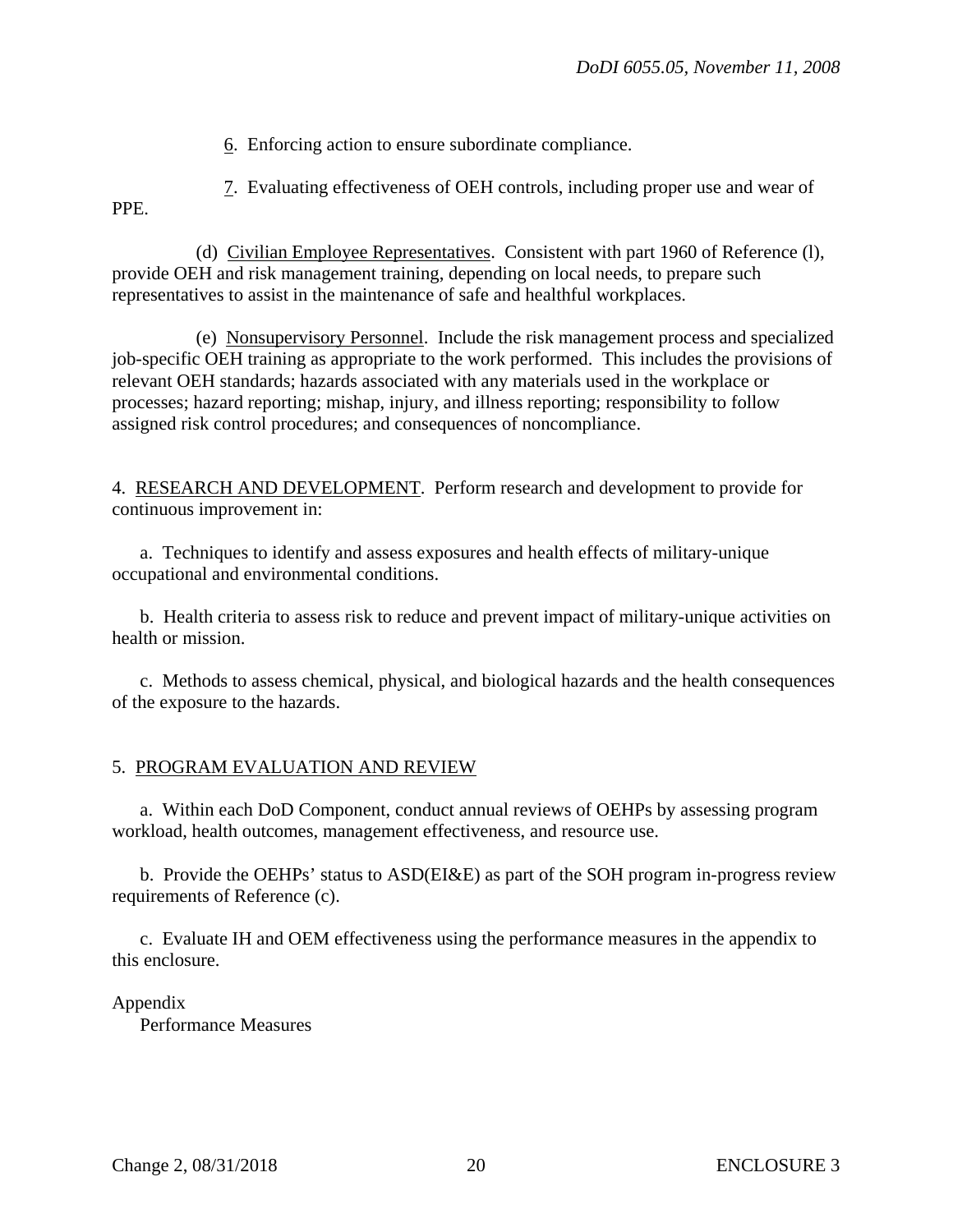#### APPENDIX TO ENCLOSURE 3

#### PERFORMANCE MEASURES

1. IH PERFORMANCE MEASUREMENT APPROACH. IH effectiveness is monitored by the rate of military member and civilian employee exposures to health hazards. This measure is intended for commanders to monitor their organization's effectiveness in reducing work-related occupational and environmental exposures. Because the rate of personnel exposures to health hazards is heavily influenced by the completion of work site assessments, the rate of completion for work site exposure assessments is also measured. DoD Components may delay use of these performance metrics until information systems are available to collect and report the rates. The relationship of the metrics measurements to the IH exposure assessment process is provided in Figure 1.

#### Figure 1. IH Metrics Measurement Locations in the DoD IH Exposure Assessment Process

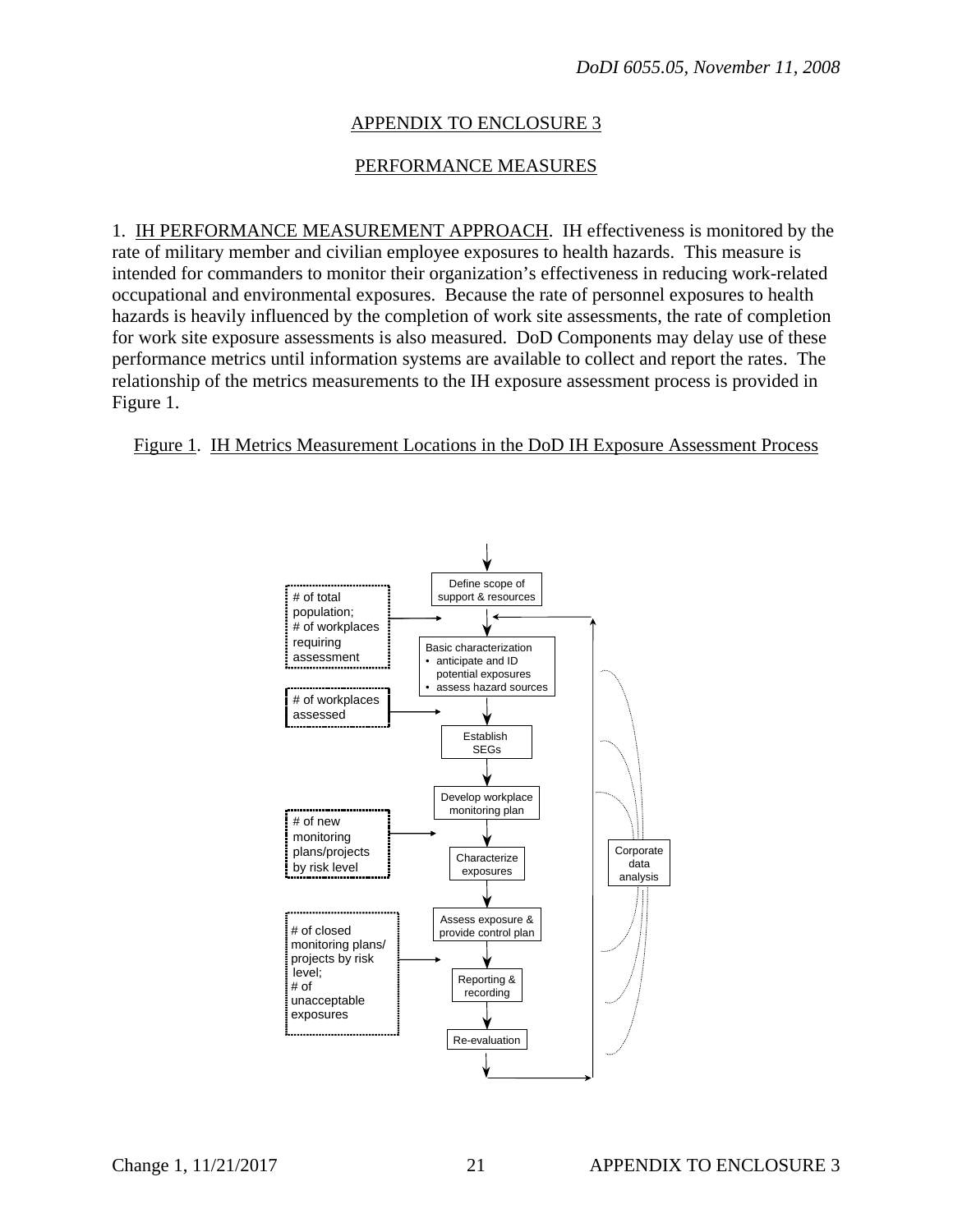#### 2. PERCENTAGE OF WORKPLACE HAZARD CHARACTERIZATIONS COMPLETED.

Measure the degree to which hazards are identified to commanders by measuring the percentage of hazard characterizations completed during the fiscal year using the following formula:

Percentage of Workplace Hazard

Characterizations Completed  $=$   $\frac{\text{# workplaces assessed x 100\%}}{\text{# workplaces.}}$ # workplaces requiring assessment

The desired rate is 100 percent of workplaces assessed. Where rates fall below 100 percent, pursue additional resources or management efficiencies in completing required hazard characterizations. Where the percentage of workplaces assessed by workplace risk level (e.g., rates for high-, medium-, and low-risk workplaces) is measured, pursue completion rates of 100 rates for high-, hiedium-, and low-risk workplaces) is measured, pursue completion rates percent for the highest risk workplaces first. (See sample with notional data at Figure 2.)



Figure 2. Sample of Percentage of Workplace Hazard Characterizations Completed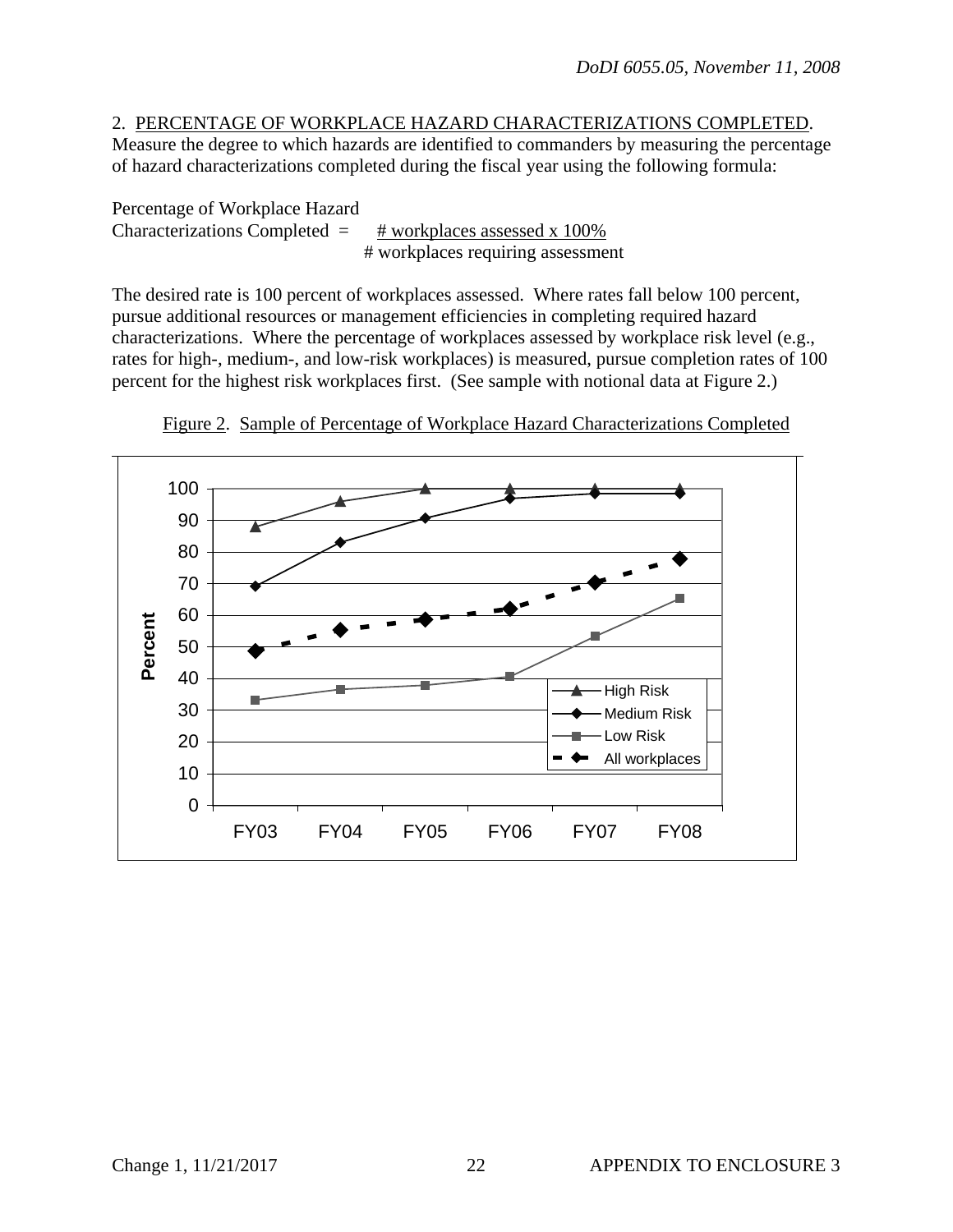3. MONITORING PLAN COMPLETED. Measure the degree to which risks remain unassessed, leaving commanders with insufficient information for risk control decisions, by measuring the total number of new, completed, and open items in the workplace monitoring plan for all risk levels, and measure the number of open high-risk items. (See sample with notional data at Figure 3.) DoD Components may also report the number of open monitoring plan items for medium- and low-risk items. The desired trend is toward reducing open monitoring plans or projects to zero. Where open plans or projects provide commanders an incomplete understanding of OEH risks, pursue additional resources or management efficiencies in completing plans or projects. Pursue completion for the highest risk plans or projects first.



Figure 3. Sample of Risk Management Status of Workplace Monitoring Plan 

4. INDEX OF UNACCEPTABLE EXPOSURES. Measure the risk to the mission from personnel injury, illness, and disability, and the risk of long-term health effects to personnel and liabilities to the organization by measuring the index of unacceptable personnel exposures using the following formula:

> Index of Unacceptable Exposures  $=$  # unacceptable exposures # of total population

The desired level is an index of zero unacceptable exposures. (See sample with notional data at Figure 4.) Pursue elimination of unacceptable exposures according to Reference (c). The Index of Unacceptable Exposures may be further analyzed by hazard or hazard type (noise, radiation, chemical, etc.) to establish relative priorities for eliminating unacceptable exposures.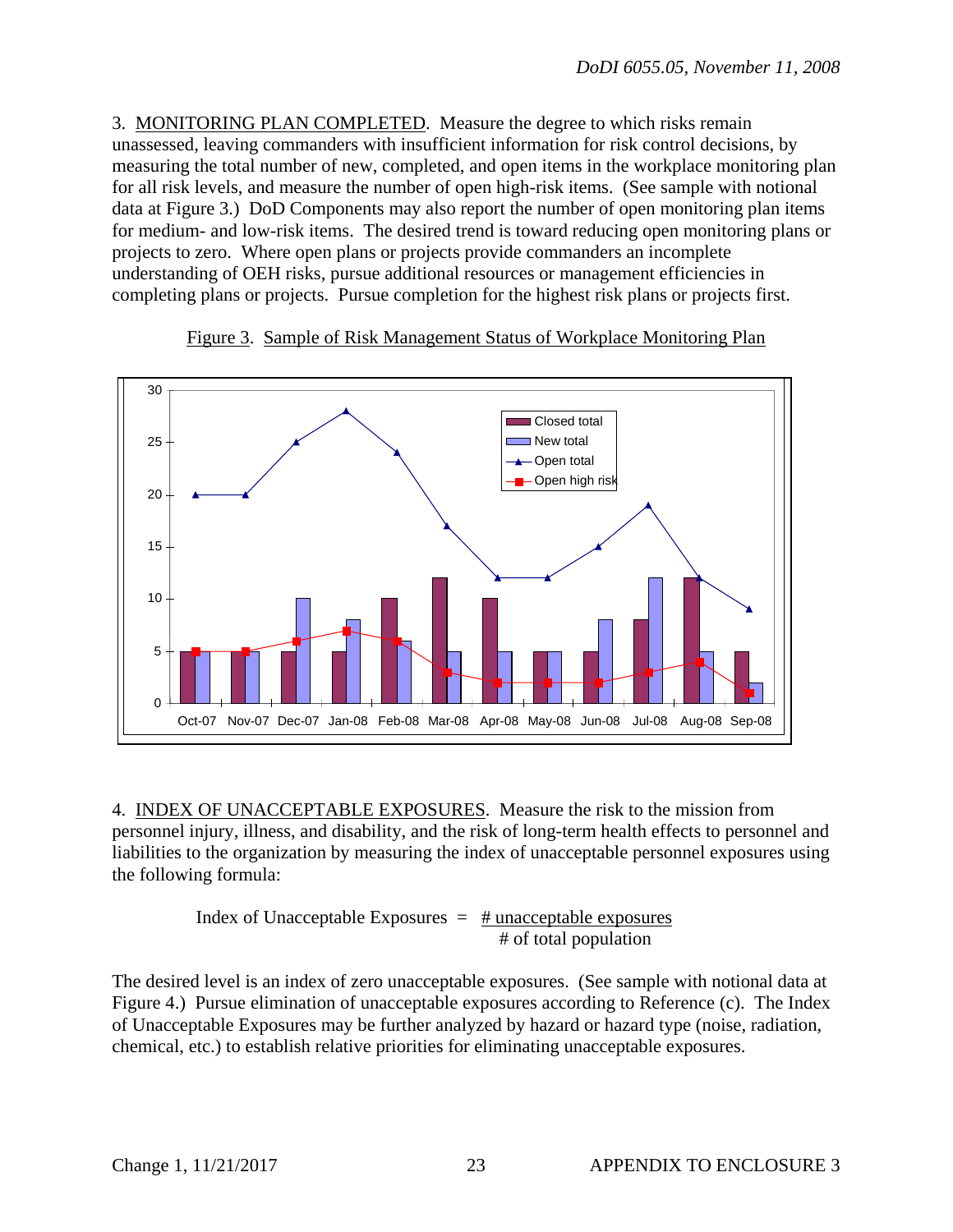

Figure 4. Sample of Index of Unacceptable Exposures

 a. Unacceptable Exposure. A condition in which a significant risk (e.g., occupational illness) is associated with a SEG's exposure profile, the probability of adverse health effects is significant, or there is evidence of adverse health effects associated with exposure to a hazard. (See definitions at Glossary for additional details.)

 b. Number of Unacceptable Exposures. The total number of instances where an OEH staff member determines a person's exposure to a hazard is unacceptable. Each exposure found to be unacceptable is counted as a separate exposure. (Example: A person with unacceptable exposures to both noise and lead is counted as two exposures.) An exposure found to be unacceptable by more than one criteria or exposure route is only counted once. (Example: A person exposed above both the threshold limit values (TLVs) time-weighted average and TLVs short-term exposure limit for chlorine is counted as only one exposure.)

 c. Total Population. Military members, civilian employees, and other personnel included as a potential population whose exposure is assessed for health risk. Typically, the total population is counted as the sum of the military and civilian end-strength of a military organization. Other personnel are included in the total population if the military organization has assumed responsibility for assessing their health risk.

5. OCCUPATIONAL MEDICAL SURVEILLANCE COMPLETION RATE. Evaluate the degree to which medical surveillance is occurring by measuring the percentage of personnel who receive required OEM exams for occupational exposures using the following formula (see sample with notional data at Figure 5):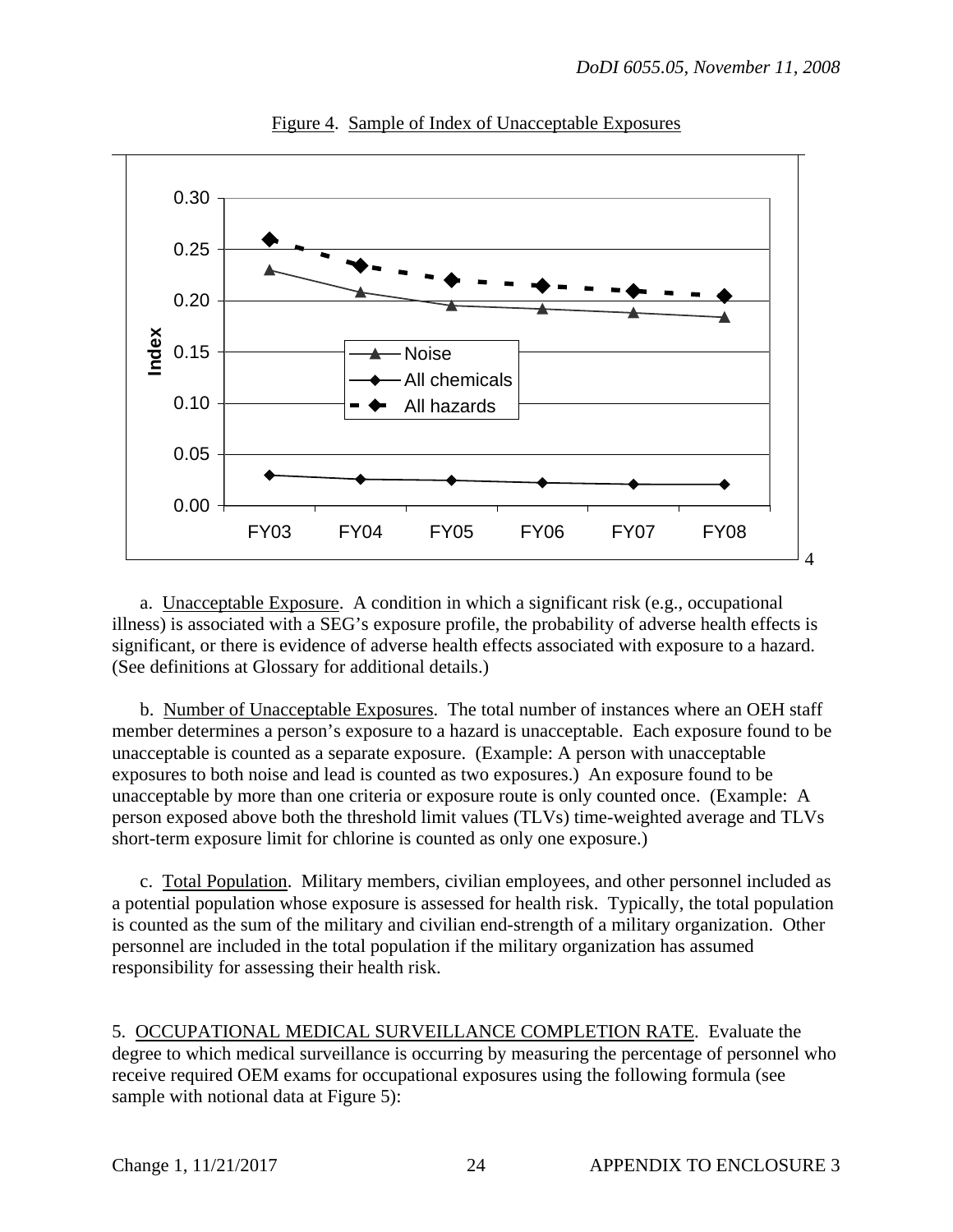Occupational Medical Exam  $=$   $\frac{\text{# of personnel receiving required medical exams x 100\%}}{\text{# of personnel requiring medical exams}}$ <br>Completion Rate (%)



Figure 5. Sample of Occupational Medical Exam Completion Rate

 a. Receiving Required Medical Exams. A person receives all exposure-based OEM exams at the frequency identified by the health care provider.

 b. Required Medical Exam. Following the procedures of Reference (d) or the DoD Component equivalent procedures, a health care provider reviews employee occupational exposures, or surrogates of exposure such as working location or duty title, and determines appropriate medical examination parameters.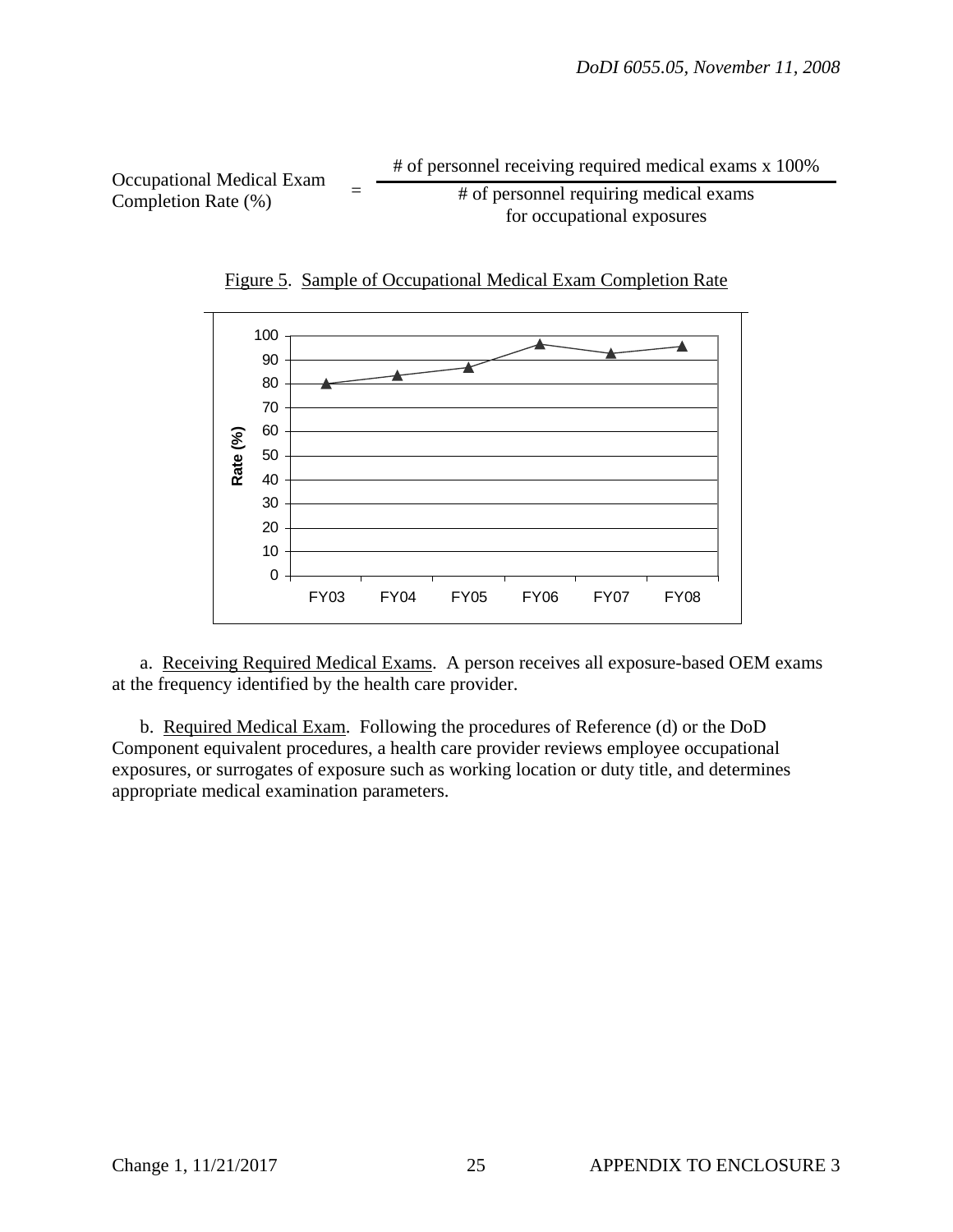### GLOSSARY

#### PART I. ABBREVIATIONS AND ACRONYMS

| ADUSD(ESOH)                                                           | Assistant Deputy Under Secretary of Defense for Environment, Safety,<br>and Occupational Health                                                                                                                           |
|-----------------------------------------------------------------------|---------------------------------------------------------------------------------------------------------------------------------------------------------------------------------------------------------------------------|
| ASD(EI&E)<br>ASD(HA)                                                  | Assistant Secretary of Defense for Energy, Installations, and Environment<br>Assistant Secretary of Defense for Health Affairs                                                                                            |
| <b>CFR</b>                                                            | Code of Federal Regulations                                                                                                                                                                                               |
| <b>DHP</b><br><b>DOEHRS</b>                                           | Defense Health Program<br>Defense Occupational and Environmental Health Readiness System                                                                                                                                  |
| ER&S                                                                  | <b>Environmental Readiness and Safety</b>                                                                                                                                                                                 |
| <b>IH</b>                                                             | industrial hygiene                                                                                                                                                                                                        |
| <b>IHWG</b>                                                           | <b>Industrial Hygiene Working Group</b>                                                                                                                                                                                   |
| <b>NRC</b>                                                            | <b>Nuclear Regulatory Commission</b>                                                                                                                                                                                      |
| <b>OEH</b><br><b>OEHP</b><br><b>OEM</b><br><b>OMWG</b><br><b>OSHA</b> | occupational and environmental health<br>Occupational and Environmental Health Program<br>occupational and environmental medicine<br>Occupational Medicine Working Group<br>Occupational Safety and Health Administration |
| <b>PPE</b>                                                            | personal protective equipment                                                                                                                                                                                             |
| <b>SEG</b><br><b>SOH</b>                                              | similar exposure group<br>safety and occupational health                                                                                                                                                                  |
| <b>TLV</b>                                                            | threshold limit value                                                                                                                                                                                                     |

#### PART II. DEFINITIONS

Unless otherwise noted, the following terms and their definitions are for the purpose of this Instruction.

acceptable exposure. An acceptable level of risk is determined by applying risk management. Examples of exposures considered acceptable include, but are not limited to, the following:

 Exposures from processes that are currently controlled by engineering methods (e.g., ventilation, interlocks), but which would produce exposures that meet or exceed the occupational exposure limit should the control(s) fail or malfunction.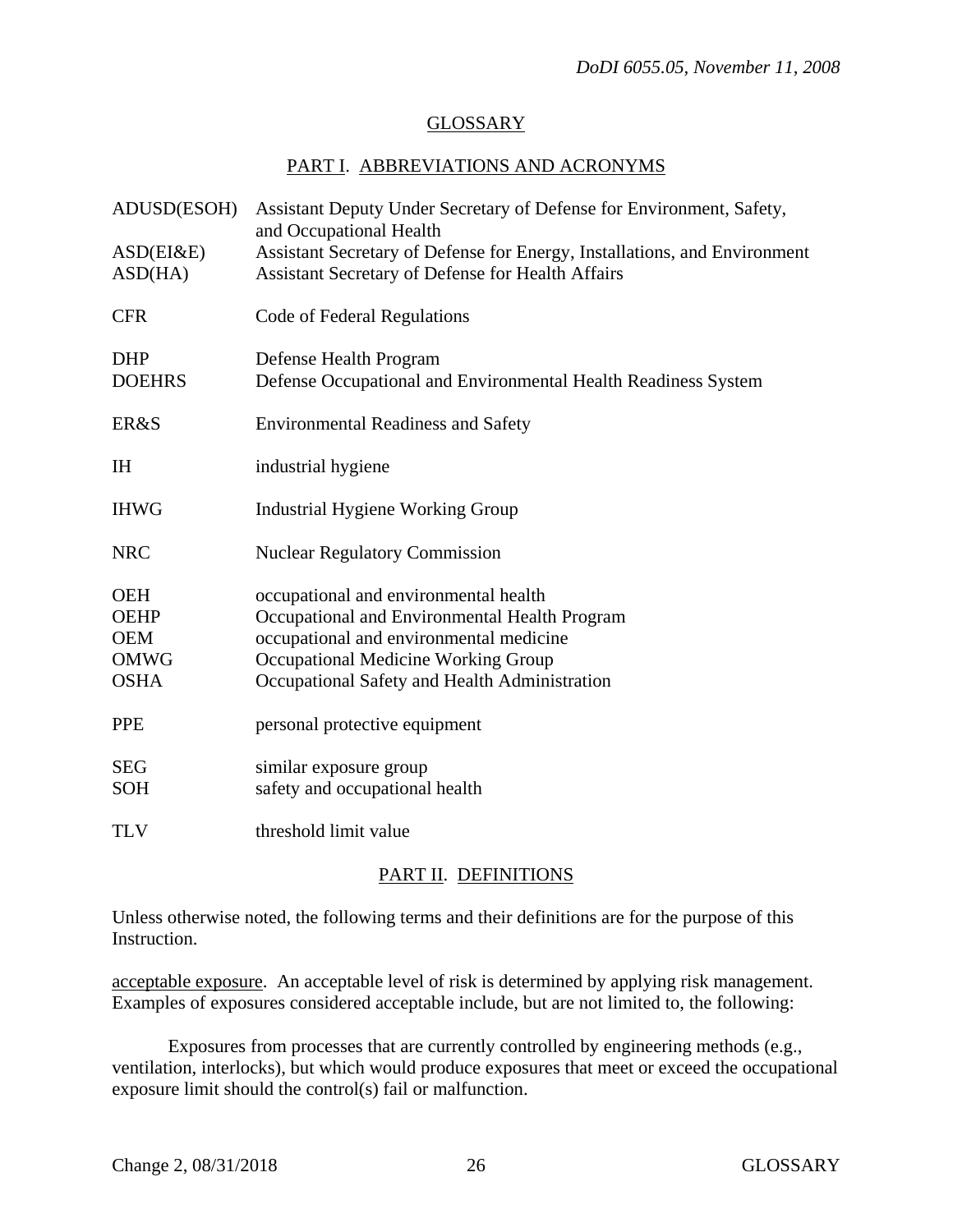Exposures controlled by individual choice (e.g., OSHA Voluntary Respiratory Protection Program or equivalent).

assessed. A basic characterization of the health hazards in a workplace has been completed, and a report has been issued to the commander or workplace supervisor within the time frame required by the DoD Component policy (e.g., a report has been issued within the previous 12 months for a workplace requiring annual assessments). A basic characterization is an assessment of the defined demographic (workplace, process, SEG, organization) where the occupational health professional collects enough information to determine if further assessment is necessary. The basic characterization is valid until additional information, such as a change in production rates or mission, indicates a need for a new characterization.

assessment. Qualitative or quantitative information such as measurements, mathematical modeling, estimates based on similar operations, observations of work processes, and professional judgment.

characterization. The collection and organization of information needed to describe the workplace, workforce, and hazards so that exposures and health risks can be comprehended.

completed monitoring plan or project. OEH staff has completed the exposure surveillance as identified as a work task in the original monitoring plan or project description.

conceptual site model. Written description and visual representation of the known, suspected, and predicted relationships between the OEH threats identified at the deployment site and the human receptors.

control. Defined in Reference (c).

deployment. Defined in Reference (f).

deployment health hazard probability. Defined in Reference (i).

deployment health hazard severity. Defined in Reference (i).

DoD contractor. Defined in Reference (c).

DoD personnel. Defined in Reference (c).

environmental health risk assessments. Defined in Reference (i).

ergonomics. Defined in Reference (c).

#### exposure

The intensity, frequency, and length of time personnel are subjected to a hazard.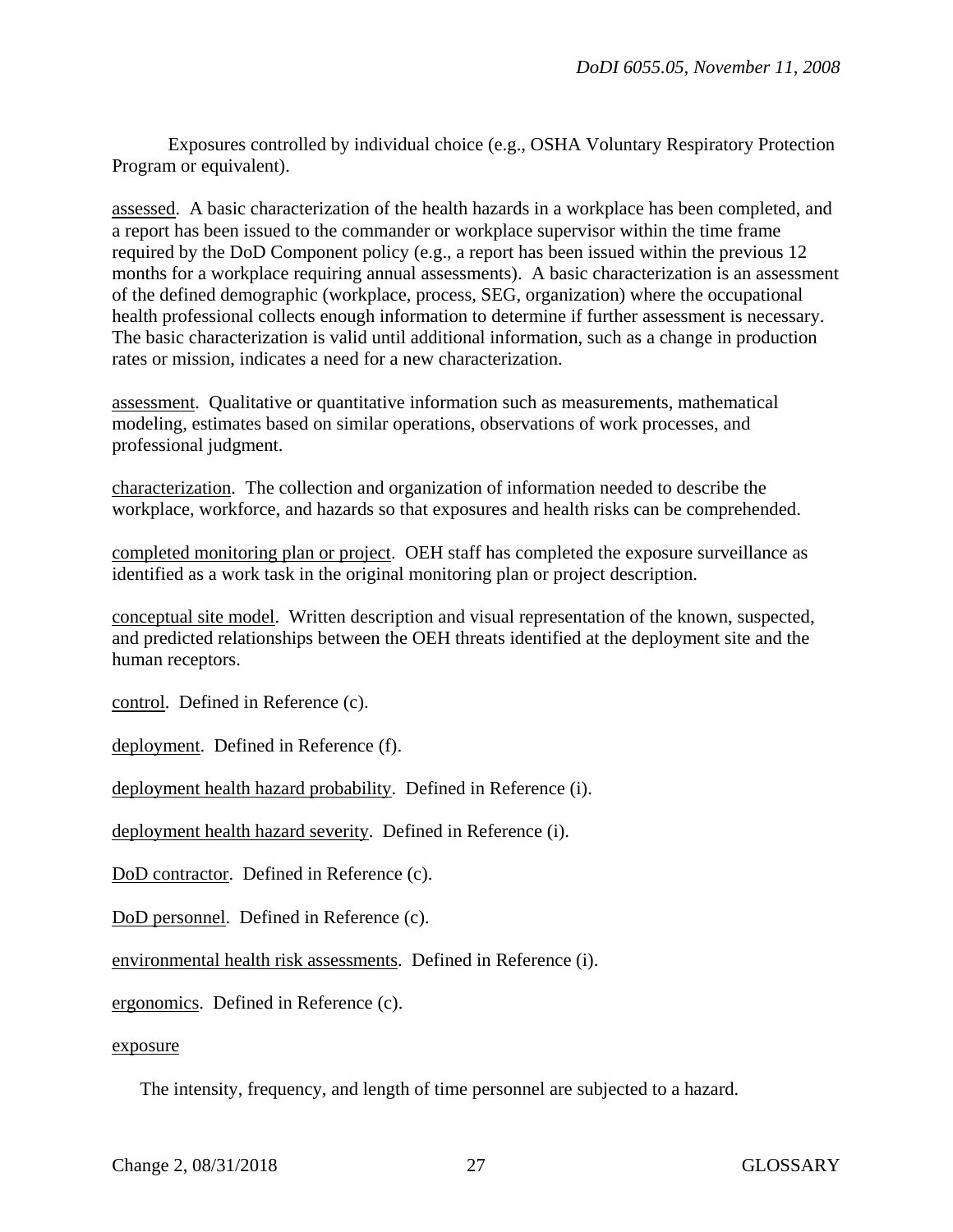Also as defined in Reference (f).

exposure profile. The magnitude and variability of exposures for a SEG. This includes some understanding of the central tendency of the exposures (e.g., mean exposure) and some understanding of the breadth (i.e., variability) of the exposures (e.g., range and standard deviation) or frequency with which the exposures exceed the occupational exposure limit. (Adapted from Reference (k), Appendix XII, p. 335.)

force health protection. Defined in DoDD 6200.04 (Reference (u)).

hazard. Defined in Reference (c).

health risk communications plan. Defined in Reference (f).

health surveillance. Defined in Reference (f).

health threat. The potential for injury or illness to personnel based on current exposures to health hazards, including the protective effects provided by exposure controls currently being used.

health threat and countermeasures briefing. Defined in Reference (f).

IH. The art and science devoted to the anticipation, recognition, evaluation, and control of environmental factors arising in or from the workplace that may result in injury, illness, or impairment, or that may affect the well-being of workers and members of the community.

IH assessments. Reports developed by the intelligence community (e.g., Armed Forces Medical Intelligence Center) that identify potential local industrial operations and the hazards normally associated with those operations.

#### industrial hygienist

 A DoD civilian employee who meets the requirements of the Office of Personnel Management's standard for the IH GS-0690 series (Reference (v)).

A DoD contractor employee who has a college or university degree or degrees in engineering, chemistry, physics, medicine, or related physical and biological sciences, and who, by virtue of special studies and training, has acquired competence in IH. Such special studies and training must have been sufficient in all of the above cognate sciences to provide the abilities to anticipate, recognize, evaluate, and control environmental factors.

A military officer commissioned in the medical services or biomedical sciences corps with equivalent education, training, and experience as described for the DoD contractor employee.

low-level exposures. Defined in Reference (i).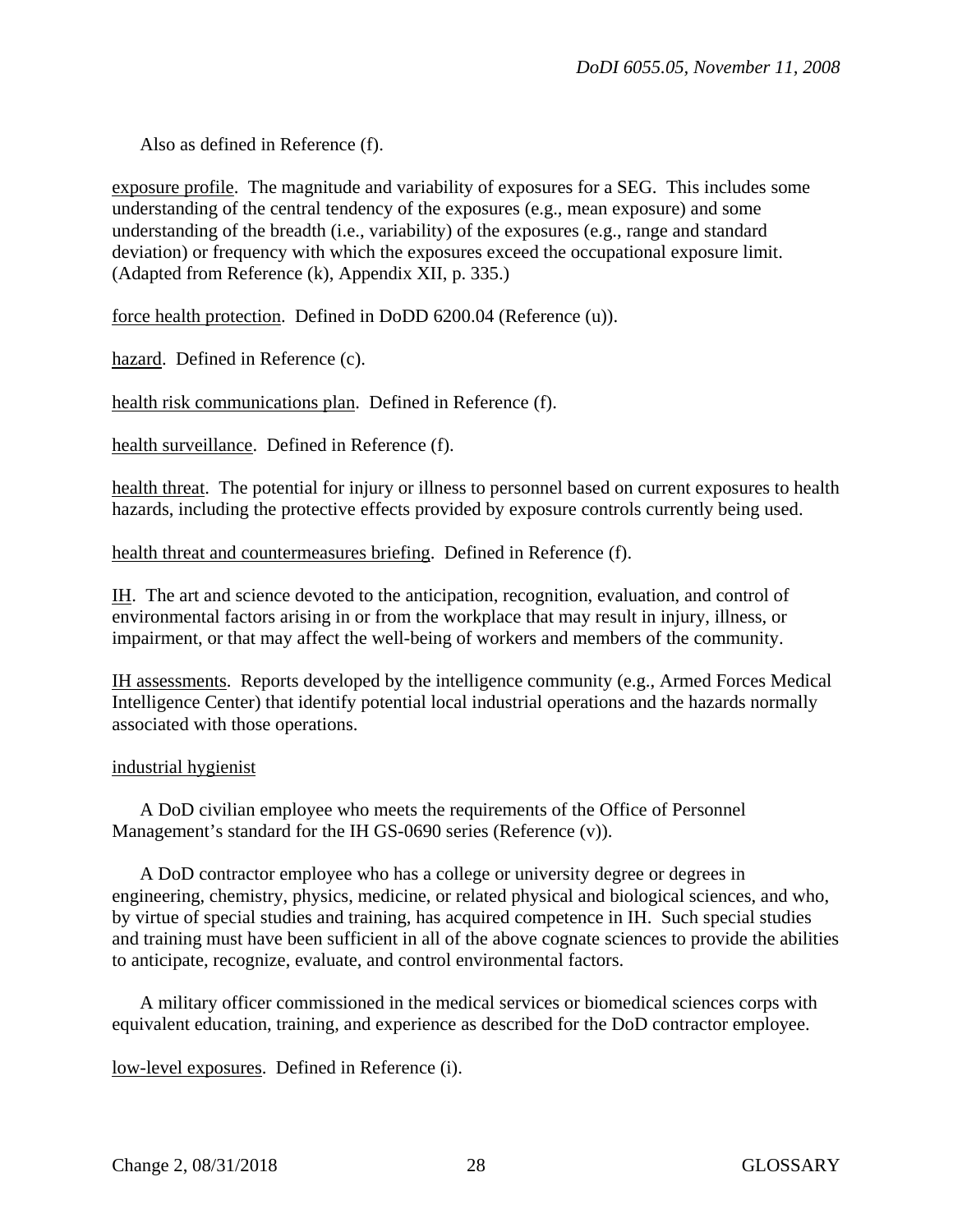military operation. A military action to carry out a strategic, operational, tactical, or training mission that includes the relocation of forces and materiel to the operational area (home station, United States, or outside the United States).

new monitoring plan or project. OEH staff has identified the need to perform exposure surveillance for a group of employees, and has added the surveillance requirements to the office monitoring plan or project list.

occupational health risk assessments. Evaluations of hazards related to specific tasks or activities such as refueling areas, motor pools, flight line operations, and hazardous materials and waste disposal management. Unlike an environmental health risk assessment, occupational health risk assessments are typically focused assessments of SEGs. Occupational exposures may only be experienced by personnel conducting specific tasks or the exposures may be present at higher levels or greater frequency than those experienced by the overall population at risk.

OEH. All activities related to preventing OEH-related illnesses for DoD personnel. OEH includes, but is not limited to, IH, ergonomics, OEM, epidemiology, hearing conservation, radiation protection, OEH surveillance in military operations, engineering, and risk management of health hazards.

OEH hazards. Any chemical, biological, or physical health hazard. This includes a hazard resulting from a person performing an operation or task (e.g., performing vehicle refueling, operating a burn pit) as well as a hazard associated with the general ambient environment (ambient airborne smoke and dust).

OEH site assessment. Defined in Reference (i).

occupational exposure limit. Used by a health professional to help determine a worker's or population's health risk from exposure to a hazard. "Occupational exposure limit" is a generic term used to apply to all exposure limits, including but not limited to DoD standards from Reference (c), OSHA permissible exposure limits, DoD Component standards, military exposure guidelines (Reference (f)), environmental health limits, American Conference of Governmental Industrial Hygienists TLVs (Reference (w)), National Institute for Occupational Safety and Health recommended exposure limits, and other exposure limits reviewed for potential use.

OEM. The medicine specialty devoted to prevention and management of occupational and environmental injury, illness, and disability, and promotion of health and productivity of workers, their families, and communities.

open monitoring plan or project. OEH staff has not completed the exposure surveillance plan or project as identified in the original monitoring plan or project description, and the plan or project remains as a surveillance requirement.

physical hazards. A workplace stressor of acoustic, electromagnetic, ergonomic, mechanical, or thermal nature.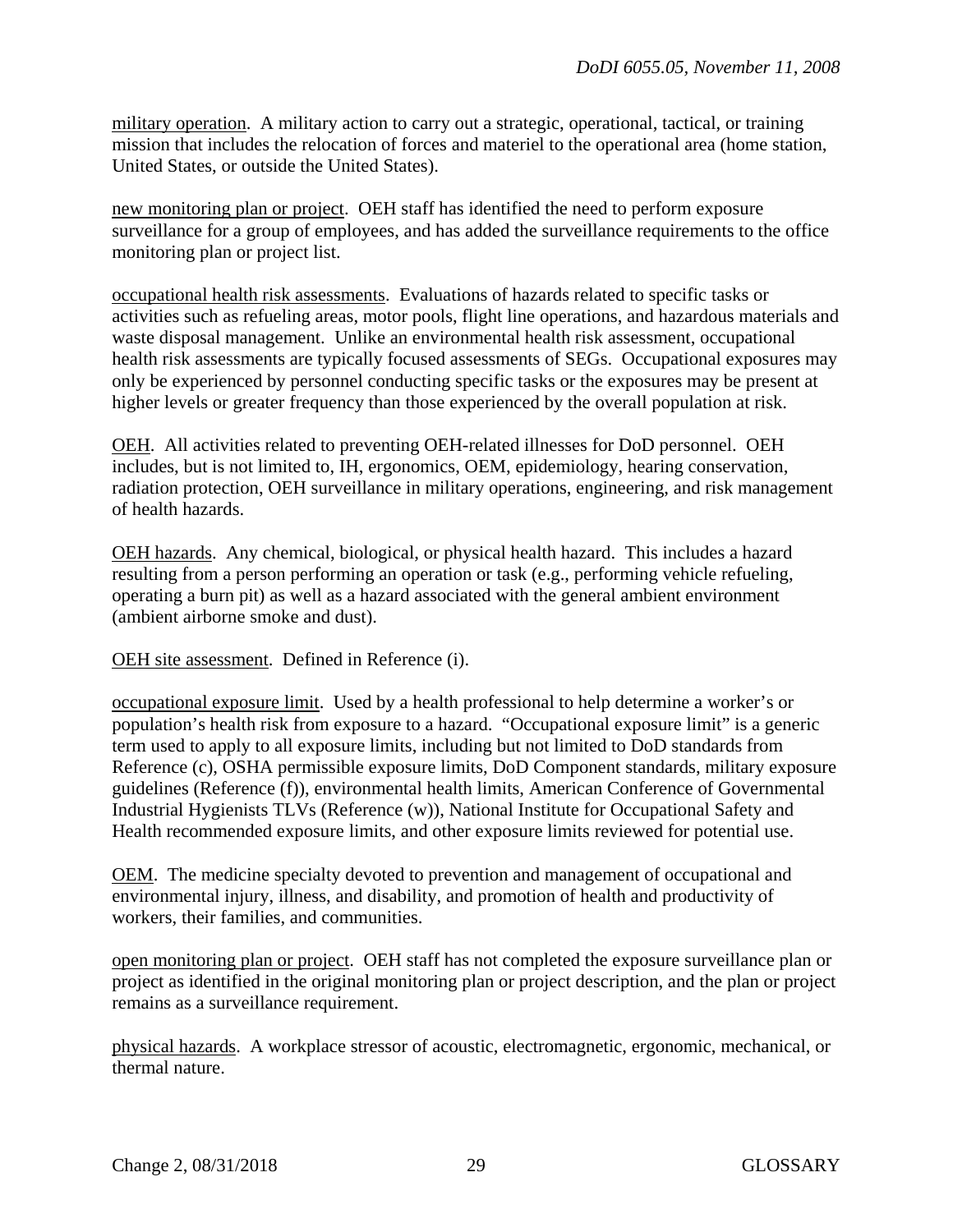population at risk. Defined in Reference (f).

preliminary hazard assessment. Defined in Reference (f).

qualified OEH personnel. Personnel, such as physicians, nurses, industrial hygienists, sanitarians, etc., who by virtue of education, training, and experience have acquired competence in protecting personnel from health hazards by assessing health risks and recommending solutions to minimize these risks. The DoD Components determine qualification requirements and scope of practice for each specialty by balancing resource and personnel limitations with the competence required to adequately address the health hazard and resulting risk.

residual risk. Defined in Reference (c).

risk. Defined in Reference (c).

risk assessment. Defined in Reference (c).

risk decision. Defined in Reference (c).

risk management. Defined in Reference (c).

SEG. Primarily a term applied to garrison OEH assessment (where specific populations are more readily identified). A group of persons who experience exposures similar enough that assessing the exposures of any member of the group is predictive of exposures of all members of the group. Qualified OEH staff may establish SEGs by organization, process or task being performed, event or situation, job series, or geographic exposure location. For deployment operations, see definition of "population at risk."

unacceptable exposure. A condition in which a significant risk for the development of occupational illness is associated with a SEG's exposure profile regardless of use of PPE, the probability of adverse health effects is significant, or there is evidence of adverse health effects associated with exposure to a hazard (adapted from Reference (k)). Examples of unacceptable exposures include, but are not limited to, the following:

Example 1. The SEG exposure profile point estimate equals or exceeds an occupational exposure limit:

For airborne contaminants, the upper tolerance limit  $(95<sup>th</sup>$  percentile, 95-percent confidence) or the 95<sup>th</sup> percentile equals or exceeds an occupational exposure limit.

For noise dosimetry, the upper tolerance limit  $(90<sup>th</sup>$  percentile, 75-percent confidence) equals or exceeds an occupational exposure limit or the 95<sup>th</sup> percentile equals or exceeds an occupational exposure limit.

 The situation where the 95th percentile is less than the occupational exposure limit but the upper tolerance limit (95th percentile, 95-percent confidence) is greater than the occupational